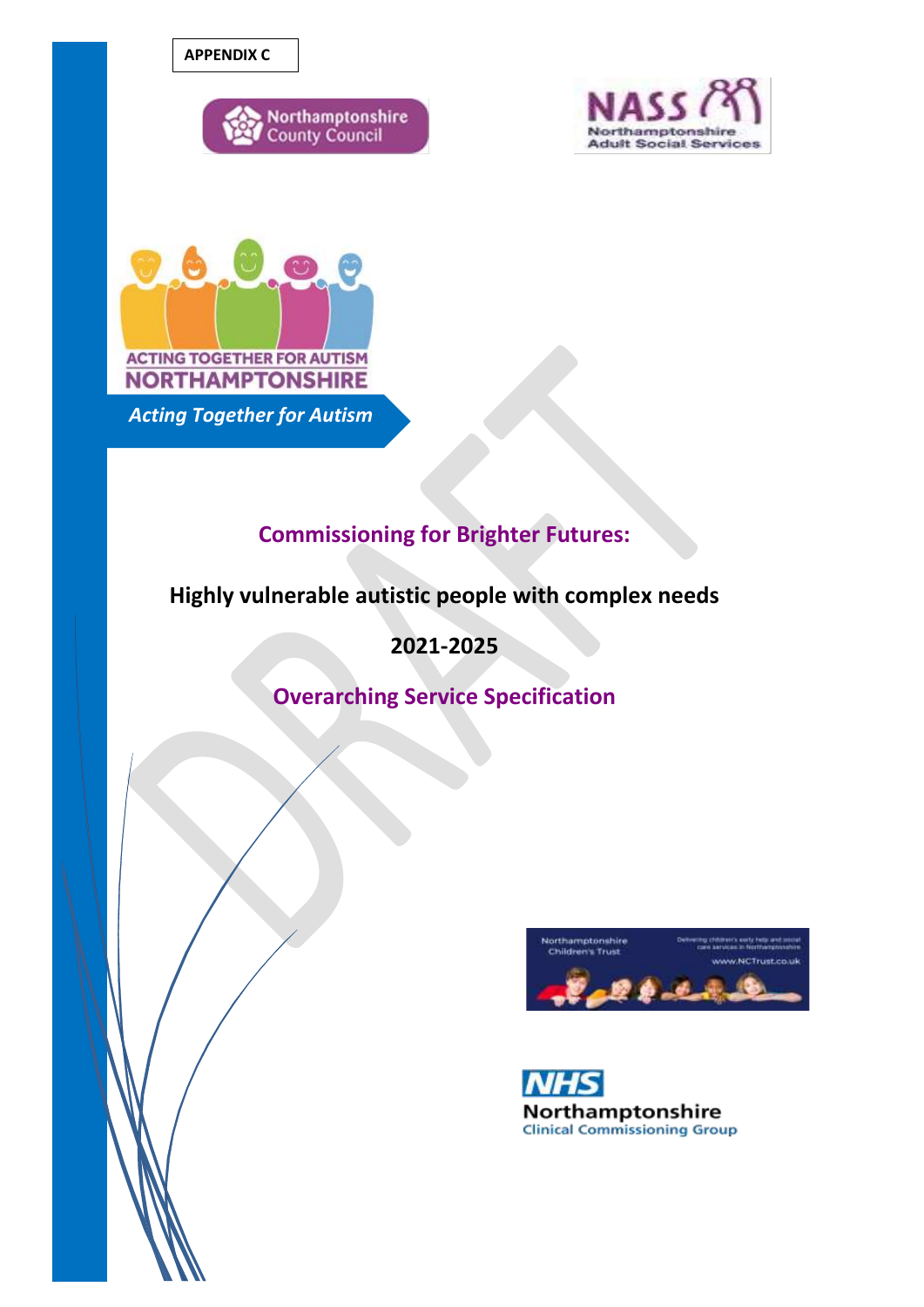#### **INTRODUCTION**

This document sets out the requirements relating to the provision of services for highly vulnerable autistic people over the age of 14 years who have complex needs and have been assessed by any and all of the Key Partners as having care and support needs that meet statutory eligibility thresholds and who are deemed to be the responsibility of the Partner Commissioning Body. The key partners are defined as:

Northamptonshire Adult Social Services (NASS) NHS Northamptonshire Clinical Commissioning Group Northamptonshire Children's Trust

For the purposes of the Contract, Northamptonshire County Council isthe lead commissioner. The term 'Commissioner' is used to describe any one of the key partners and their representatives.

This Service Specification must be read in conjunction with the following contract documents, which are considered to be 'Documents to be Relied Upon'.

- The All Age Autism Strategy for Northamptonshire 2018-2021
- Commissioning for Brighter Futures: The Commissioning and Contract Framework for highly vulnerable autistic people with complex needs 2021-2025
- Commissioning for Brighter Futures: the allocation of Individual Service Funds
- 'Raising Aspiration' the Strategy for Children and Young People 0-25 years with Special Educational Needs and Disability (SEND)
- The Pledge: A pledge to children in care and care leavers (Northamptonshire County Council)
- The Terms and Conditions of the Contract

This Service Specification does not describe the types of services delivered to individual recipients. This is expressly determined in accordance with the **Commissioning for Brighter Futures: The Commissioning and Contract Framework for highly vulnerable autistic people with complex needs 2021-2025**

# **1. REGULATORY REQUIREMENTS**

- 1.1 The Provider must be registered with the Care Quality Commission (CQC) and/or Ofsted dependent on the type of provision and the age-intended provision.
- 1.2 If for any reason relevant registration (CQC or Ofsted) is suspended or withdrawn during the life of the Contract, the Commissioner shall terminate the Provider's contract.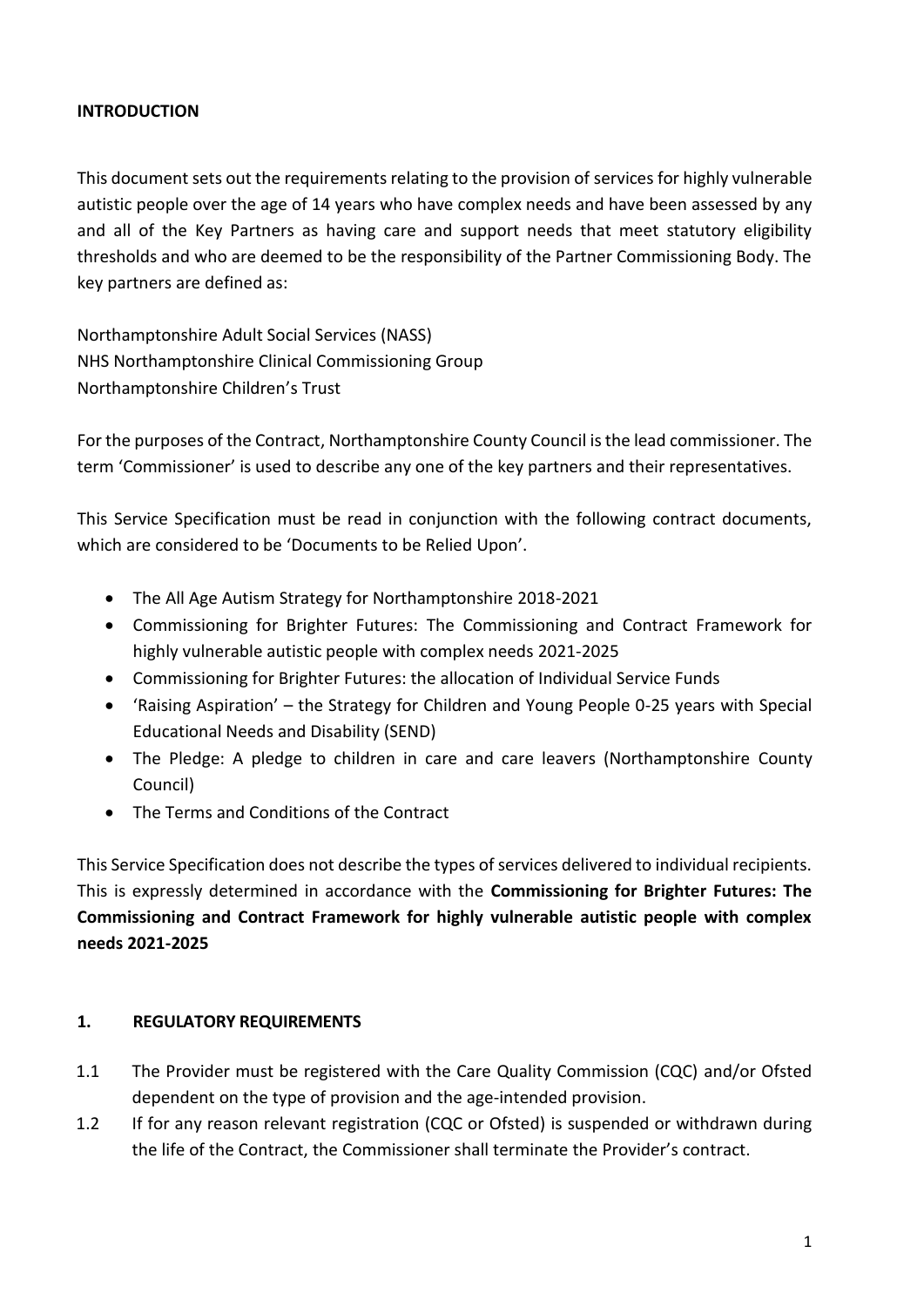- 1.3 The Provider shall promptly inform the Commissioner of the outcomes from a CQC inspection and provide them with a copy of any resulting report.
- 1.4 Providers are required to comply with the law that currently relates to the operation of their business or as amended or implemented at a future date. The service must be delivered in accordance with recognised, current and accredited good practice.
- 1.5 It is a requirement that all Providers who are registered with the Care Quality Commission (CQC) or Ofsted, or any regulatory successor organisation, maintains registration throughout the duration of this Agreement and or any Service Order.
- 1.6 The Council requires Providers to base their policies, practice and standards on CQC and/or Ofsted guidance in respect of compliance and to comply with this guidance and any relevant successor guidance.
- 1.7 The Provider must demonstrate adherence to all best practice in manager and staff training requirements, including subsequent measures, set down by the relevant registering and regulatory body, Skills for Care, and adherence to minimum training standards and Code of Conduct for Healthcare Support Workers and Adult Social Care Workers in England (Skills for Health) and current and subsequent legislation for registered Providers.
- 1.8 It is a requirement that the Provider possesses the type of CQC and/or Ofsted, or any subsequent successor organisation registration required under this Agreement and the requirements of any Service Order.
- 1.9 This Service Specification shall be met by Providers who wish to contract lead Commissioner to provide Services to individuals who are the responsibility of Northamptonshire Adult Social Services, Northamptonshire Children's Trust and NHS Northamptonshire Clinical Commissioning Group.
- 1.10 The purpose of this specification is to set out the minimum standards that the Commissioners expect from Providers delivering statutorily commissioned care and support to individuals.

# **2. ROLE OF THE PROVIDER**

- 2.1 The Provider shall have suitable premises from which to manage the contract, staffed between the hours of 9am-5pm. Appropriate emergency contact arrangements shall be in place outside of core office hours including robust on-call 24/7 management support. All contact details must be shared with the Commissioners representative.
- 2.2 The premises must be equipped with, or the Provider must have access to, appropriate training facilities for support workers in order to provide them with ongoing training and development opportunities.
- 2.3 The Provider and Partners will work in partnership to deliver services which are outcome focussed and have integrity to the nature of the contract, helping them to be:
	- a. Safe protected from abuse, neglect or harm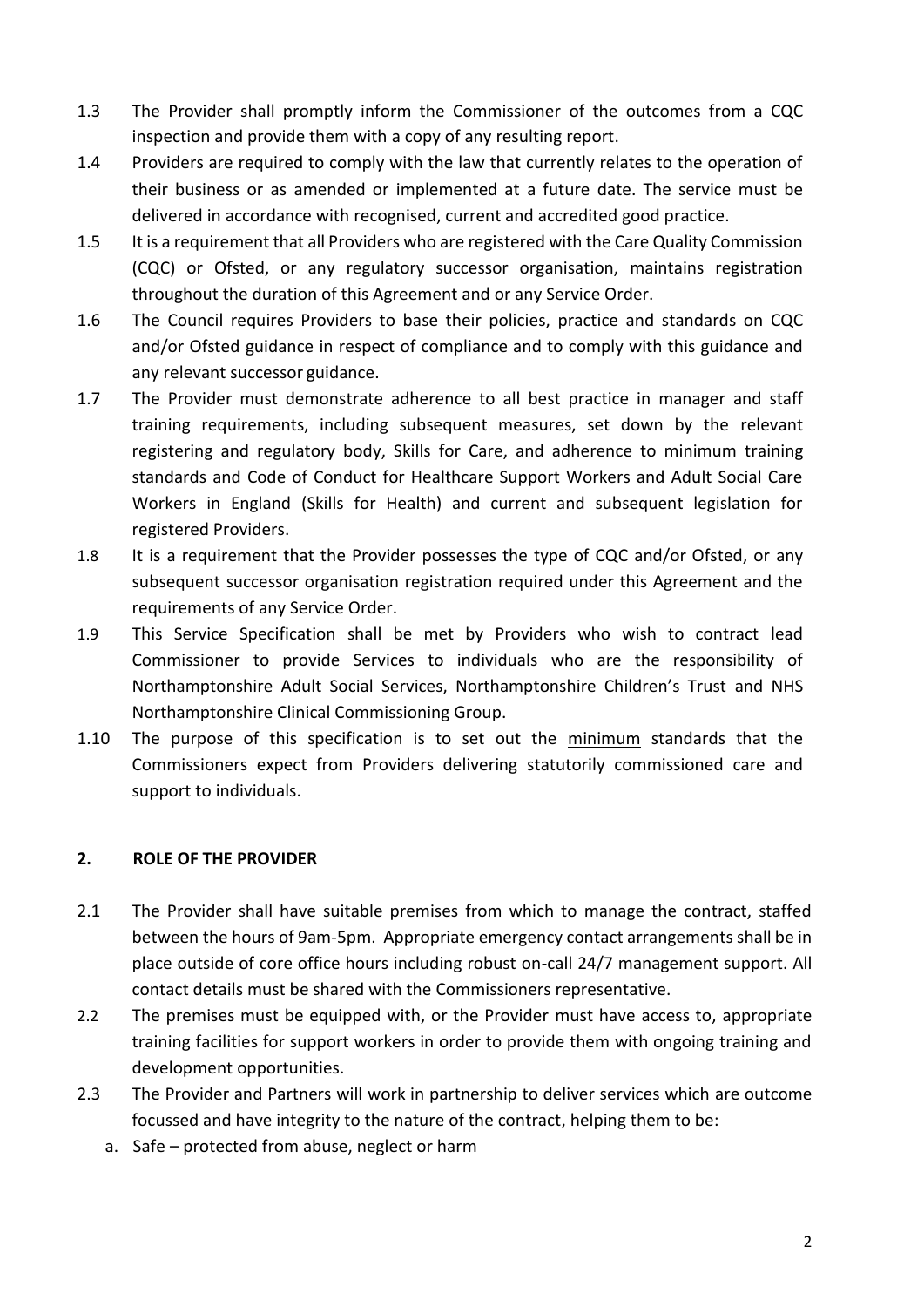- b. Healthy experiencing the highest standards of good physical and mental health and supported to make healthy, safe choices
- c. Achieve Receive support and guidance in their learning- boosting their skills, confidence and self esteem
- d. Nurtured Having a nurturing and stimulating place to live and grow
- e. Active offered opportunities to take part in a wide range of activities-helping them to build a fulfilling and happy future
- f. Respected to be given a voice and involved in decisions that affect their wellbeing
- g. Responsible taking an active role within their communities
- h. Included receiving help and guidance to overcome social, educational, physical and economic inequalities; accepted as full members of the communities in which they live and learn applicable outcomes at an aggregated level across all individuals from each care group.
- 2.4 Each Provider must ensure that it has the ability to provide the necessary services with a trained and competent staff group as necessary to provide support to each Individual.
- 2.5 The Provider must ensure that each person responsible for the delivery of care is fully aware of the requirements of the Contract Standards as well as the Essential Standards of Quality and Safety and be able to demonstrate a commitment to maintaining and delivering high quality services for individuals with a variety of needs and/or conditions and provide services where all identified outcomes are met.
- 2.6 The Provider will supply services that meet the needs of the individual and are provided by competent staff in a way that supports the safety and security of the individual. The service shall at all times be responsive, reliable and maintain a person's dignity and respect. The services shall be accessible and delivered with compassion, understanding and without discrimination.
- 2.7 Services must always be provided in a way that enables the individual to maximise their independence, health and wellbeing and in a way that supports their social, spiritual, emotional and healthcare needs.
- 2.8 When supporting adults, the Provider shall have regard to the Care Act 2014 and the Care and Support Statutory Guidance issued under the Care Act 2014 by the Department of Health and ensure that their Services comply with The Care Act 2014 and the requirements of the 7 principles as detailed and explained in "A Vision for adult social care: capable communities and Active Citizens'' (November 2010) namely:

 **Prevention:** empowered people and strong communities will work together to maintain independence. Where the state is needed, it supports communities and helps people to retain and regain independence

 **Personalisation:** individuals not institutions take control of their care. Personal budgets, preferably as direct payments, are provided to all eligible people. Information about care and support is available for all local people, regardless of whether or not they fund their own care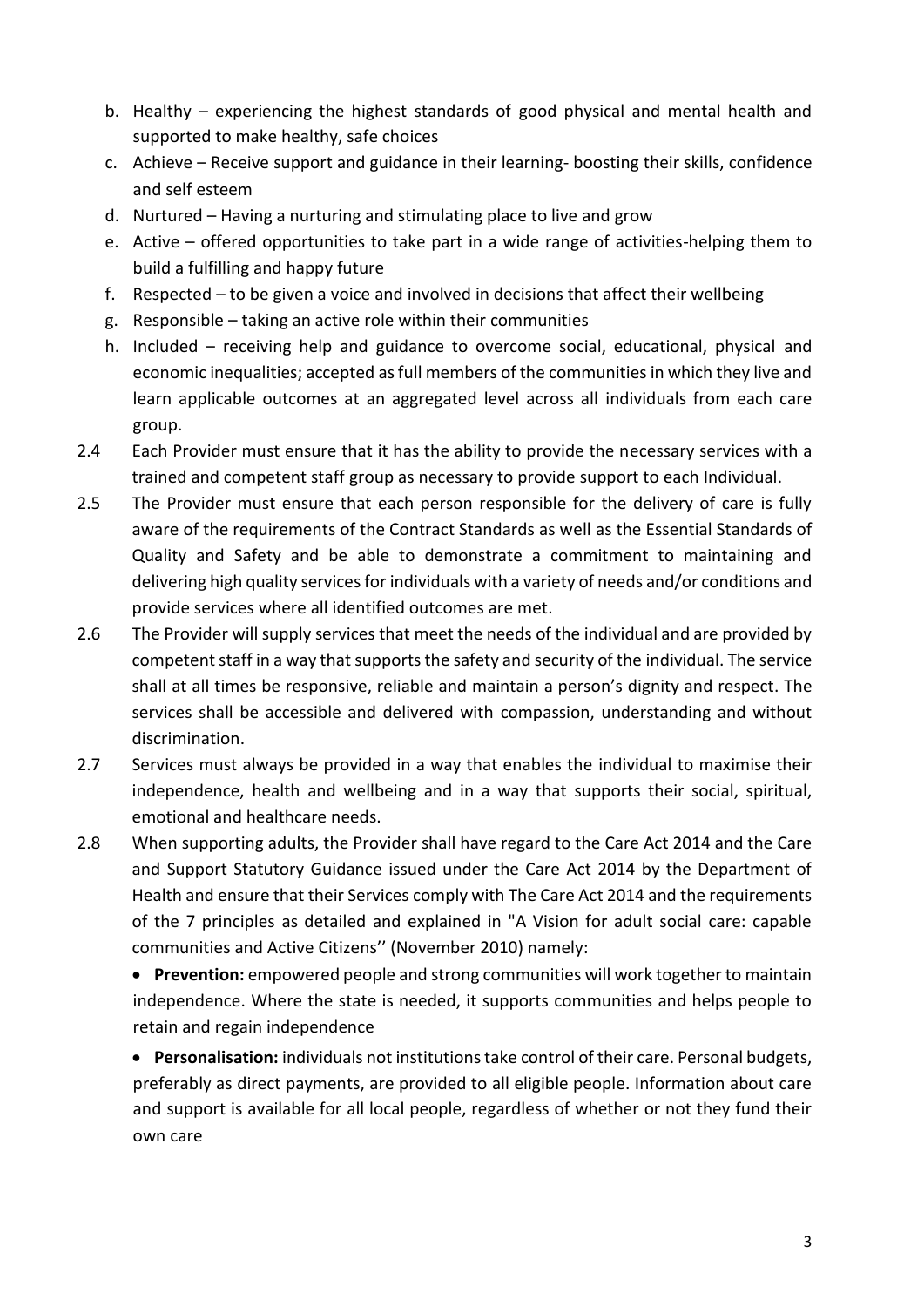**Partnership:** care and support delivered in a partnership between individuals, communities, the voluntary and private sectors, the NHS and councils - including wider support services, such as housing

 **Plurality:** the variety of people's needs is matched by diverse service provision, with a broad market of high quality Providers

 **Protection:** there are sensible safeguards against the risk of abuse or neglect. Risk is no longer an excuse to limit people's freedom.

 **Productivity:** greater local accountability will drive improvements and innovation to deliver higher productivity and high quality care and support services. A focus on publishing information about agreed quality outcomes will support transparency and accountability.

 **People:** we can draw on a workforce who can provide care and support with skill, compassion and imagination, and who are given the freedom and support to do so. We need the whole workforce, including care workers, nurses, occupational therapists, physiotherapists and social workers, alongside carers and the people who use services, to lead the changes set out.

- 2.9 When supporting individuals under the age of 18 years, the provider shall have regard to the Children and Families Act 2014 and the Care and Support statutory guidance under the Special Educational Needs Code of Practice 2015 by the Department for Education and its guiding principles:
	- The participation of children, their parents and young people in decision making
	- The early identification of children and young people's needs and early intervention to support them
	- Greater choice and control for young people and parents in respect of support
	- Collaboration between education, health and social care services to provide support
	- High quality provision to meet the needs of children and young people with Special Educational Needs
	- A focus on inclusive practice and removing barriers to learning
	- Successful preparation for adulthood, including independent living and employment
- 2.10 The Provider must also ensure that their services are delivered in a manner which is compatible with the **duties** placed on the Local Authority under the Care Act 2014 and the Children and Families Act 2014
- 2.11 The Provider must ensure that its staff have regard for equality and diversity and uphold people's human rights (in line with the guidance outlined in the Report of the Equality and Human Rights Commission inquiry) and does not discriminate against people for any reason. Its policies will incorporate respect for both staff and the Individuals supported.
- 2.12 The Provider must ensure that all staff work in an enabling way that allows individuals to increase or maintain their level of independence, develop skills to self-care and move to a reduction in care and support, where appropriate.
- 2.13 Providers must recognise the role they play in ensuring that autistic people experience the good health and wellbeing necessary to live a meaningful life.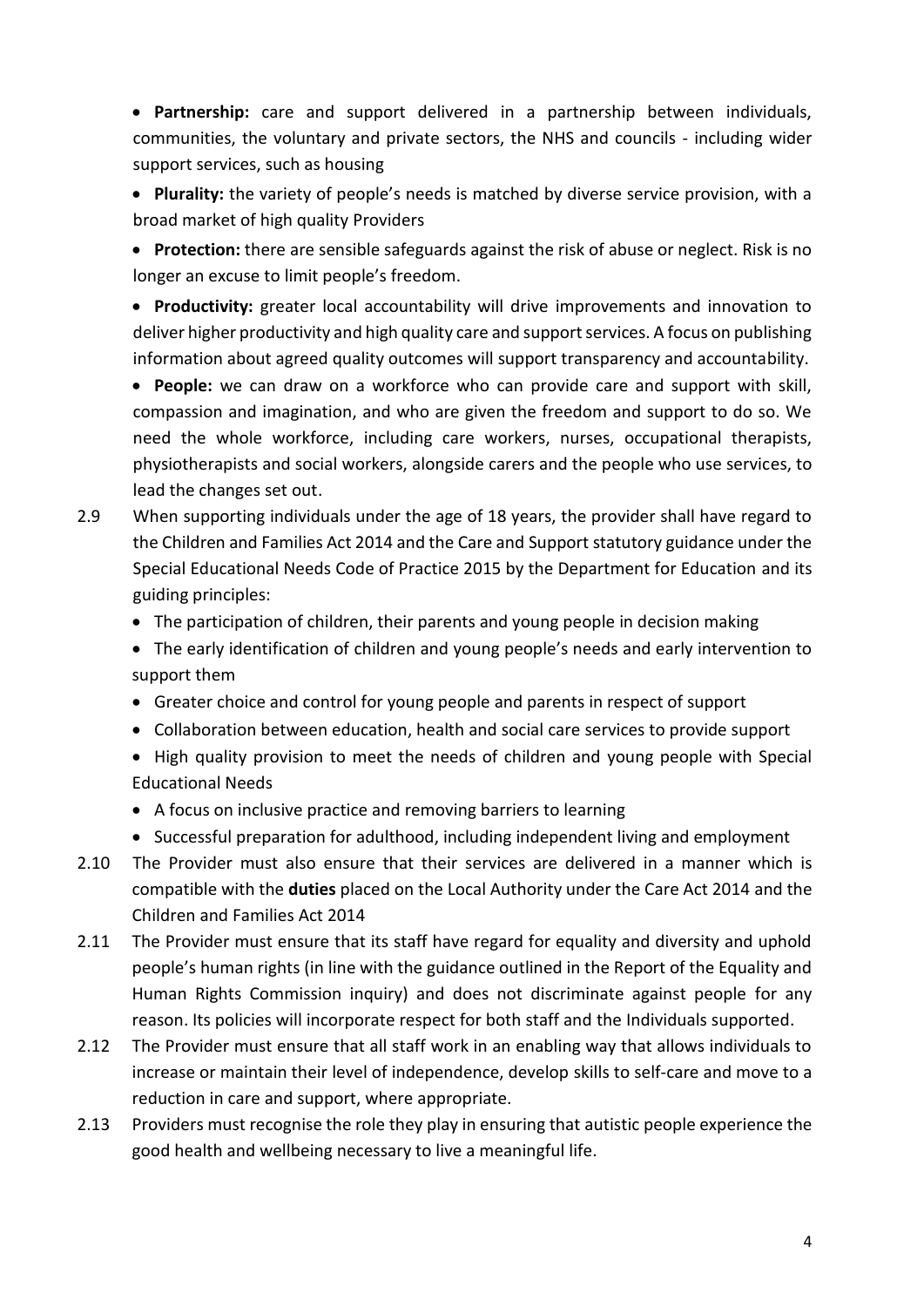# **3 ENABLING PEOPLE TO LIVE INDEPENDENTLY**

- 3.1 General Principles:
	- a. Personalisation, choice and control
	- b. Supporting carers and families
	- c. Multi-agency and partnership working
	- d. A skilled and confident workforce
	- e. Person-centred, strengths based and outcome focused
	- f. Best use of technology where appropriate
	- g. Positive risk taking
	- h. Creativity and innovation
- 3.2 Specifically:
	- a. Guiding and supporting aspirations
	- b. Responsiveness to ill-health, promoting good health
	- c. Enabling access to annual health checks
	- d. Promoting and facilitating access to ordinary life experiences
	- e. Working with services and suppliers to facilitate and reconcile reasonable adjustments
	- f. Promoting positive relationships
	- g. Promoting a family life and establishing/re-establishing a sense of family life
	- h. Accessing education, skills training and additional learning
	- i. Accessing paid employment
	- j. Accessing relevant benefits and grants

# **4 INDIVIDUAL OUTCOMES**

- 4.1 The Commissioner will work in partnership with the provider in defining the outcomes which are relevant for the individual and within the context of the intentions and ambitions stated in the Commissioning and Contract Framework.
- 4.2 As part of a statutory review the commissioner's representative will be evaluating an individual's support plan to ensure it is meeting the individual's support needs and the identified goals and that they are working towards achieving the outcomes that matter as defined by the individual and the commissioner's representative.
- 4.3 The overarching outcomes described as being the outcomes that matter to autistic people and their families/carers are:
	- 1. People feel educated, equipped and able to respond to individuals with differing needs
	- 2. People get the right help at the right time
	- 3. Autistic people have a sense of self worth and social equality
	- 4. Changes are aniticipated, understood and supported
	- 5. Autistic people feel safe, supported and able to make progress in their life
- 4.4. Providers should take note of the approaches described in the Commissioning for Brighter Futures Commissioning and Contract Framework.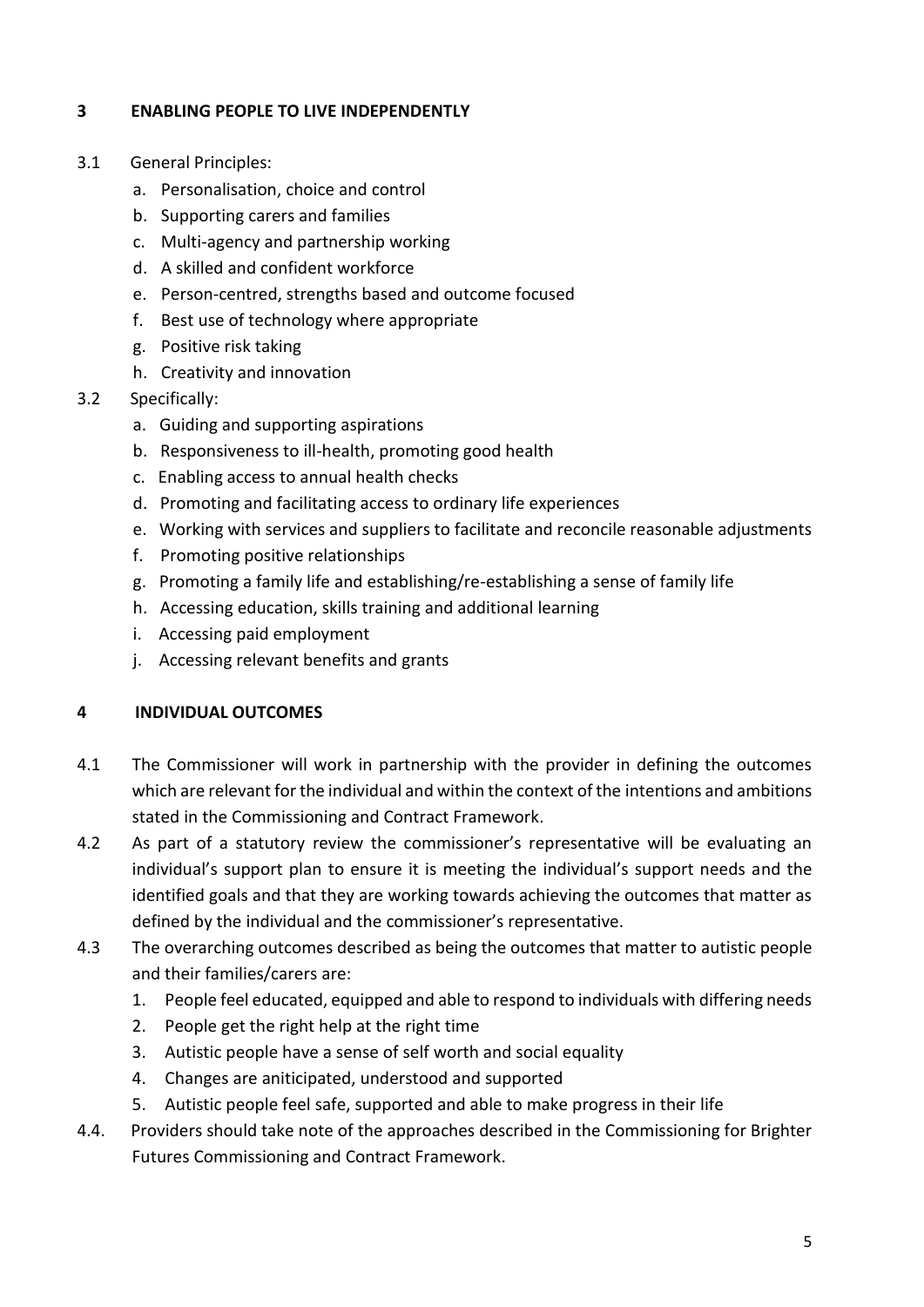# **5. SPECIFIC OUTCOMES**

5.1 The following are outcomes that Providers will be required to evidence in addition to those described above:

**a. Individuals as active citizens.** The Provider will recognise that each individual will have their own interests and preferences and that these should be respected and supported.

**b. Healthy individuals.** The Provider will support individuals to access an Annual Health Check that will improve and maintain their health through the planning of regular consultations with the appropriate generic service agencies (registration with GP, Dentist, Optician, Audiologist, etc.) A recommendation should be followed up and recorded in the Health Action Plan. The provider will support the individual to attend health care appointments and ensure routine healthcare checks are made available and accessed. The Provider will support the individual to receive regular medication reviews.

- 5.2 The Provider shall notify the Commissioner's representative of significant risks to the health, safety and wellbeing of the individuals that are identified in the course of providing the service and also, where appropriate, with the individual's consent, make referrals to other agencies who may assist in minimising these risks.
- 5.3 If the Provider encounters any discrimination when accessing health care or other services on behalf of individuals it will challenge the discrimination and share the details of the discriminatory practice with the Commissioner in the aim of both organisations working together to tackle prejudice and injustice.

# **6. PERSON CENTERED SUPPORT**

- 6.1 Providers of Services shall provide support to individuals to enable them to live as full and independent a life as possible. The Services shall also encourage individuals to be active participants in their community whenever they so choose.
- 6.2 The Services shall be delivered in such a way that is consistent with the individual's status and rights as a citizen and which gives the individual as much control as possible over their own life whilst protecting them and others from unnecessary harm.
- 6.3 The Provider will ensure that the Service is offered in an individualised and personalised way.
- 6.4 All types of support should be delivered in such a way that they are in line with individual needs, choices and preferences and are subject to appropriate risk evaluation.

# **7. INVOLVEMENT IN SERVICE PLANNING**

7.1 The Provider will work as a team with each individual in making any decisions about their own support and how support is delivered. The Provider will involve the individual in overall service design and future developments, particularly in the promotion of greater choice in how services are delivered. This includes involving advocacy representatives where appropriate.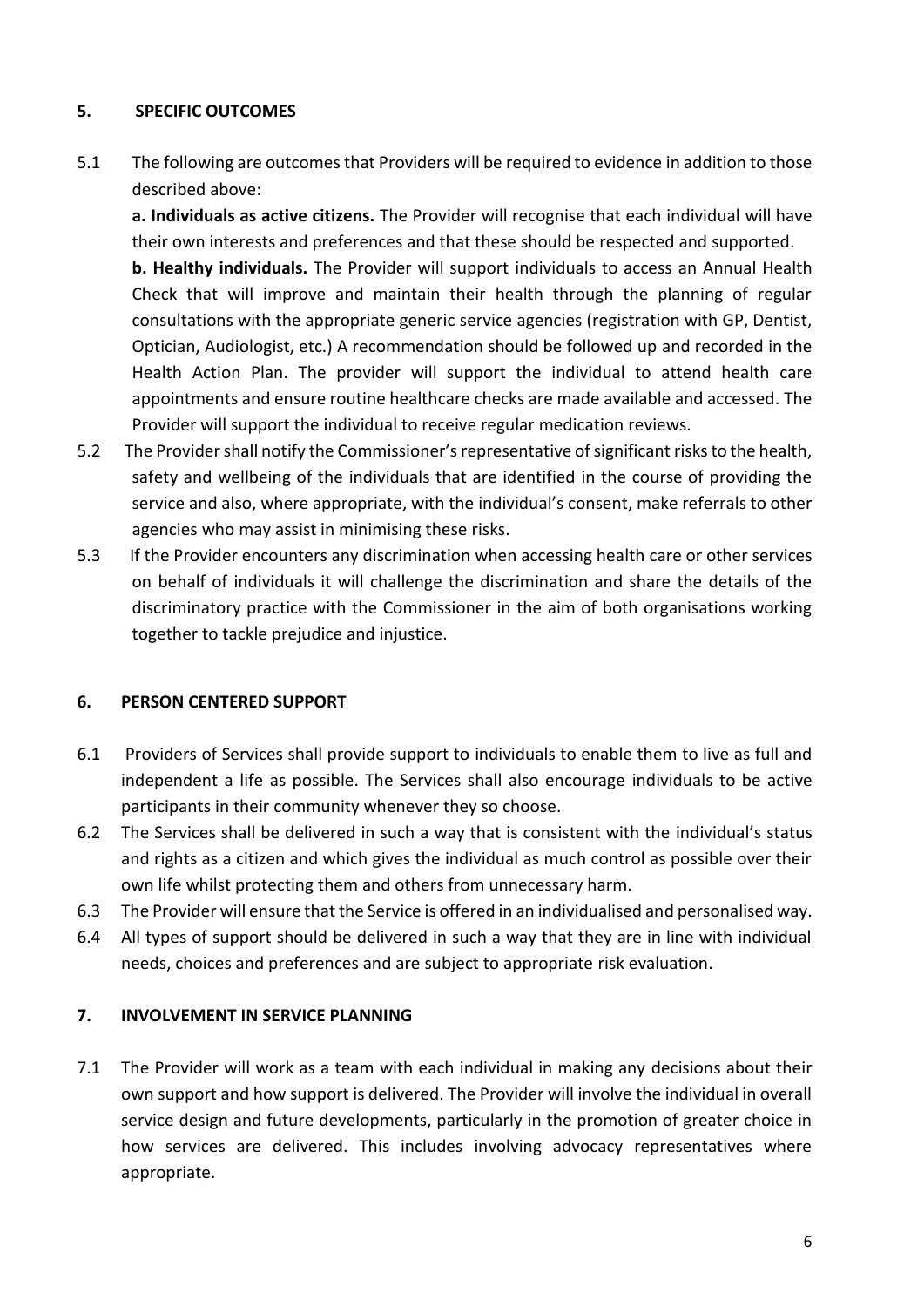7.2 The Provider will ensure that cultural, religious, spiritual, gender preference and sexual orientation are fully acknowledged within the Support Plans they agree with each individual and their families or circles of support.

# **8. KEY ELEMENTS OF SERVICE PROVISION**

- 8.1 The Provider shall help support the individuals transition in and out of the support arrangement being commissioned.
- 8.2 All providers must evidence engagement/feedback and co-production in service improvement/delivery.
- 8.3 All providers must record evidence of involvement with other agencies/organisations in meeting needs and outcomes.

#### **9. TRANSPORT**

9.1 Please see the Council's Transport Policy for all transport related issues:

[Children and Family transport policy](https://www.northamptonshire.gov.uk/councilservices/children-families-education/schools-and-education/school-transport/Pages/home-transport-eligibility.aspx) 

[Post 16 travel assistance](https://www.northamptonshire.gov.uk/councilservices/children-families-education/schools-and-education/school-transport/Pages/post-16-travel-assistance.aspx) 

[Adult Services Transport Policy](https://www.northamptonshire.gov.uk/councilservices/adult-social-care/policies/PublishingImages/Pages/procedures/NASS%20Transport%20Policy%20October%2019%20V2.0.pdf)

- 9.2 The Clinical Commissioning Group will determine eligible transport support on a case by case basis.
- 9.3 It is the Provider's responsibility to ensure it is following the most up to date policy and procedural guidance.

#### **10. WORKING WITH OTHER KEY TEAMS AND AGENCIES**

10.1 The Provider will at all times work in partnership with other agencies to avoid duplication of effort and maximise the benefits and outcomes for each individual. The agencies considered as particularly pertinent to this contract (but not limited to) are: Probation service Youth offending service Police (RISE- based with MASH) DWP and Access to employment LIVE/EADS Education: FE colleges, Schools, LAC teams and virtual schools Substance to Solution (S2S) Housing authorities Northamptonshire Healthcare Foundation Trust services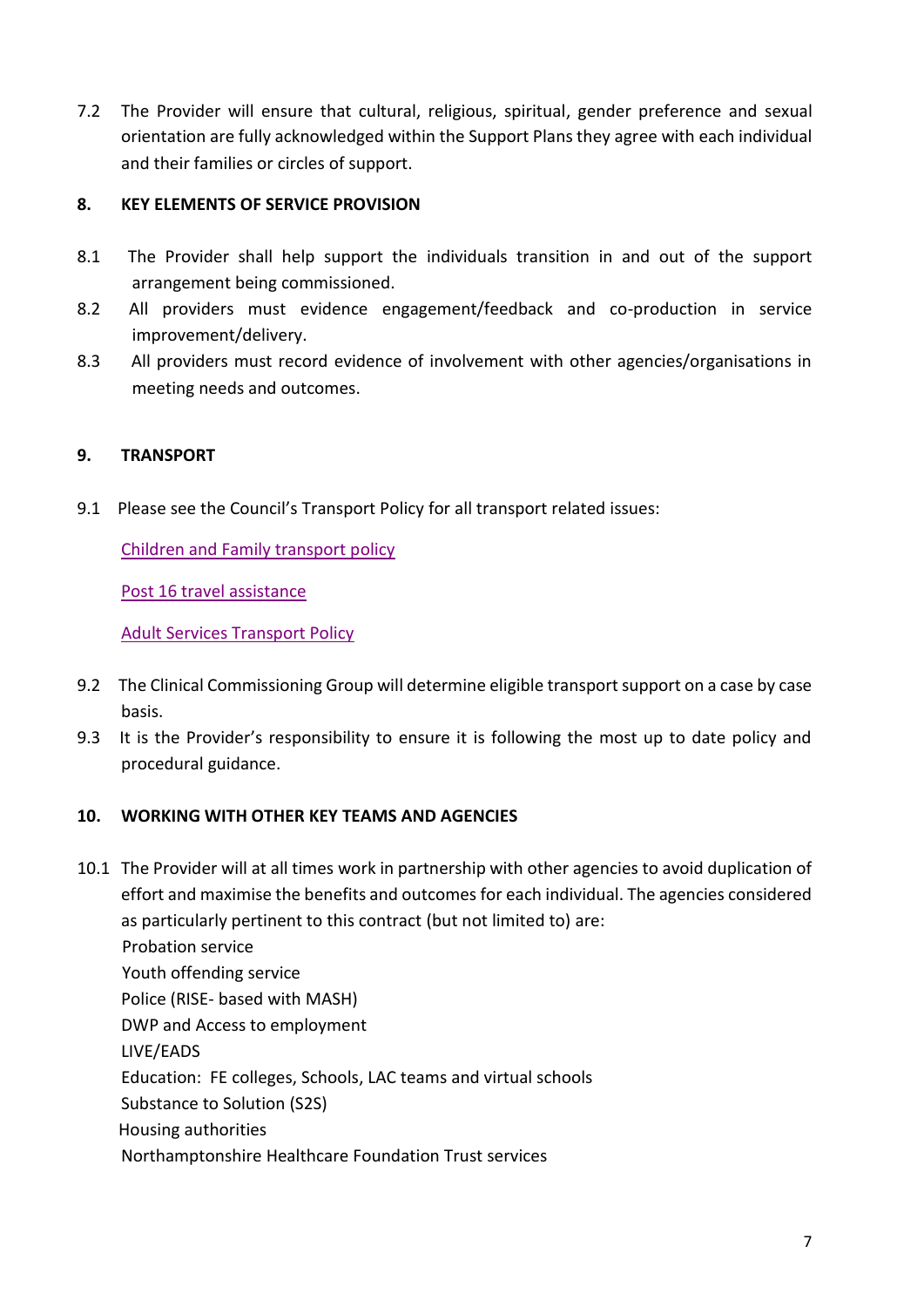- 10.2 The Provider will be conscious of the limits of its own responsibilities with respect to the support of individuals and will actively seek external professional support from the relevant multi-disciplinary team or Agency in situations where these limits are reached.
- 10.3 The Provider must maintain open and honest communication with the Commissioners representatives and others members of a multi-disciplinary team or Agency and should alert the Commissioner to any operational difficulties that could cause risk for individuals or the Service as a whole.
- 10.4 Providers will play an active role in and regularly attend the fortnightly **Brighter Futures Forum** (see Brighter Futures Commissioning and Contract Framework) any multi-agency meetings that relate to the individuals they are supporting. Examples of these may be Care Programme Approach (CPA), Multi Agency Public Protection (MAPPA) planning meetings, adult support and protection meetings and professional meetings. **Please note this list is not exhaustive.**
- 10.5 Providers may be required to supply reports and updates at these meetings, as well as contribute to any multi-agency care plan or risk management plan.

#### **11. RISK MANAGEMENT**

- 11.1 The Provider will ensure conditions of safety for individuals and others through effective risk evaluation and management. This includes ensuring the provision of competent and confident staff.
- 11.2 The Commissioner will endeavour to inform the Provider of any relevant information concerning the individual including any changes to any perceived or known risks which the Commissioner considers relevant to the provision of support that the Provider is required to deliver. Information regarding next of kin and emergency contact details will also be shared by the Commissioner with the Provider.
- 11.3 If the individual is between the ages of 14 to 18 years old the risk assessment and risk management plan should reflect the requirements of children and young people's policy and legislation and will include consultation with parents/carers/guardians.
- 11.4 The approach to risk should be proactive and supportive. Assessment should include guidance for Staff around minimising risks and contingency planning in the event of an emergency.
- 11.5 Risk evaluations should be carried out by the Provider prior to the commencement of the Service. Where commencement is urgent risk evaluation must be carried out within 3 working days of the commencement of the Service.
- 11.6 Through the process of risk assessment the Provider should report to the Commissioner any actual or perceived risks identified that relate to Adult or Child Protection.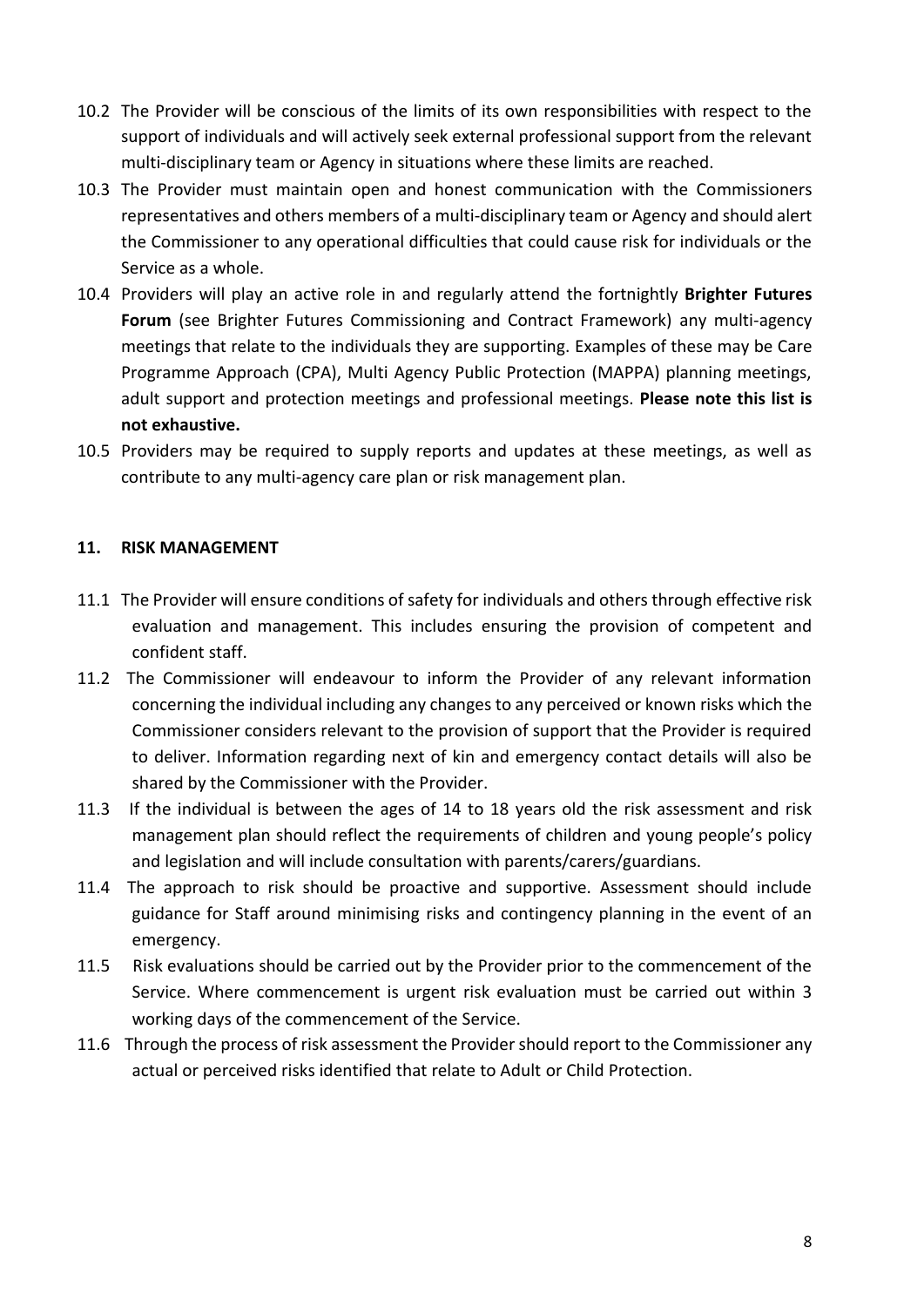# **12. EXPECTED DOCUMENTATION**

- 12.1 The following documents should be completed for all individuals:
	- a. Outcome focussed care and support plan with agreed goals
	- b. Risk assessment
	- c. Risk management plan
	- d. Contingency plan
	- e. Health Action plan
	- f. Positive Behaviour support plans
	- g. EHC plans (14-25 yrs.)
	- h. Accounting book expenditure, outgoings, purpose
- 12.2 Records and reports of any serious incidents of violence, aggression, or use of restraint or any other serious incidents must be reported and shared with the commissioner's representative.

# **13. SAFEGUARDING**

- 13.1 The Service will have policies and procedures in place to deal with Safeguarding and Protection issues as appropriate.
- 13.2 The written policies and procedures safeguard individuals from any form of abuse or exploitation and staff must be familiar with and follow these procedures.
- 13.3 There are procedures for responding to suspicion or evidence of abuse or neglect which reflect multi agency policies and procedures, including the involvement of the Police and other appropriate parties:

 [Adult Safeguarding Procedures](https://www.northamptonshire.gov.uk/councilservices/adult-social-care/safeguarding) [Child Protection Procedures](https://www.nctrust.co.uk/help-and-protection-for-children) [Child Safeguarding and Welfare](https://www.northamptonshire.gov.uk/councilservices/children-families-education/schools-and-education/information-for-school-staff/pupil-support-and-inclusion/Pages/child-safeguarding-and-welfare-in-schools.aspx) [Child Welfare Procedures](https://northamptonshirechildcare.proceduresonline.com/) [Child Safeguarding Board Procedures](http://northamptonshirescb.proceduresonline.com/)

- 13.4 It is the Providers responsibility to ensure it is following the most up to date policy and procedural guidance.
- 13.5 The Provider shall ensure that it has up to date and appropriate Child and Adult Safeguarding policies and procedures in place which reflect and adhere to the multi-agency Adult Safeguarding Policy and the Northamptonshire Safeguarding Children Partnership Procedures. Such Provider policies and procedures must give clear guidance to support workers on how to recognise and refer safeguarding concerns to a person with lead responsibility within their organisation. All contracts of employment shall include an explicit responsibility for safeguarding adults and children according to Northamptonshire protocols, policies and procedures.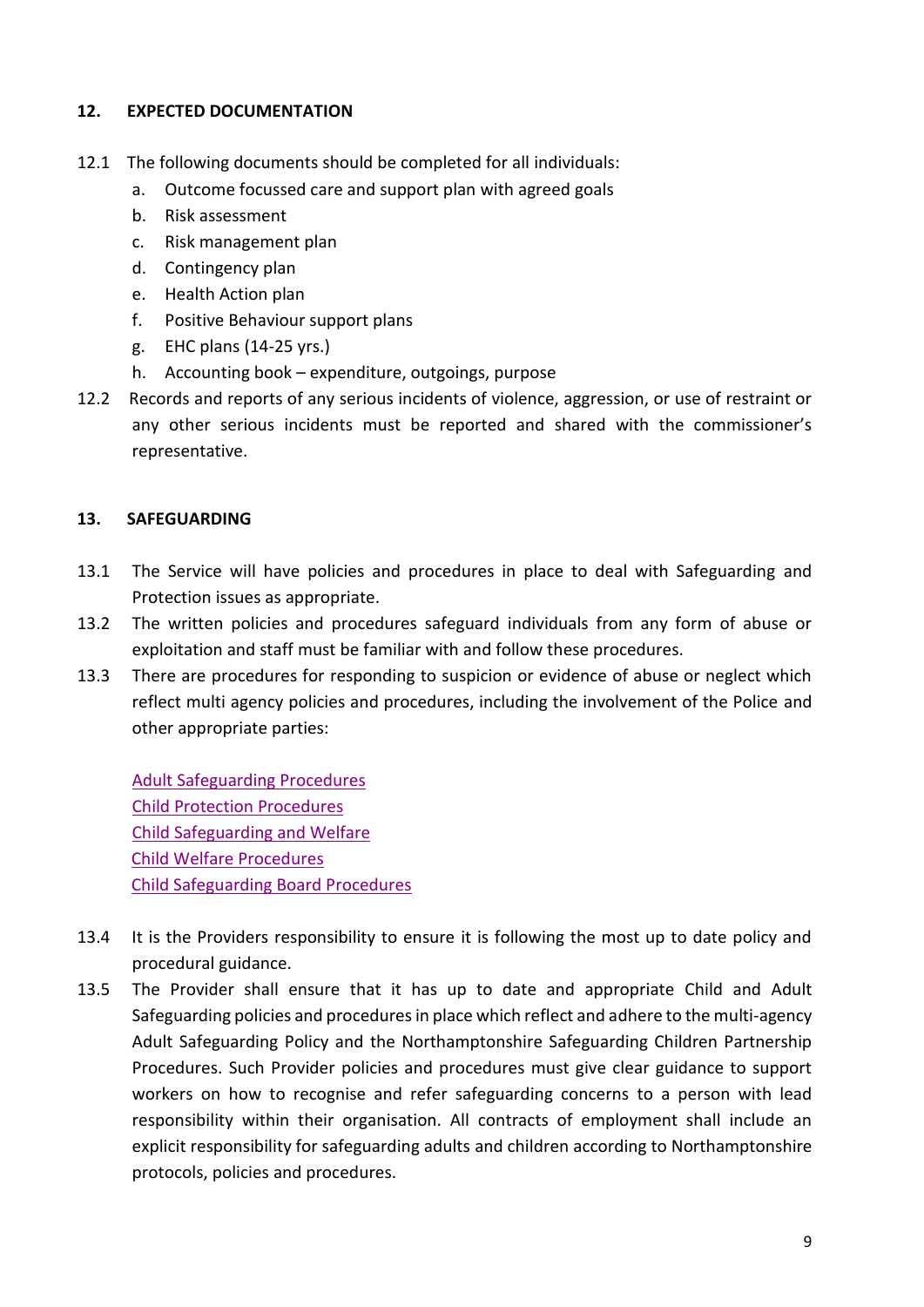- 13.6 The Provider must have clear whistle-blowing policies and staff must feel confident that as a result of whistle-blowing their concerns will be acted upon without reprisal. The Provider shall have someone appointed to take lead responsibility for safeguarding and that officer must be aware of their responsibilities to analyse and refer appropriately any concerns to which they are alerted.
- 13.7 The Provider will limit the use of Agency Staff in the provision of care and support packages and at all times will evidence appropriate induction and shadowing/training relevant to the individual being supported where agency staff are being used. Providers should use a 'staff bank' of known and experienced staff as an alternative to agency use.
- 13.8 The Provider shall cooperate with the relevant Commissioner's representative and Local Authority representatives in the event of safeguarding issues that require further investigation and reporting. Any recommendations resulting from Safeguarding Boards or Serious Case Reviews shall be acted upon appropriately by the Provider.
- 13.9 The Provider must have in place a robust audit programme to assure itself that safeguarding processes are working effectively. Any support worker employed by the Provider who is found to be at fault following a thorough safeguarding investigation shall be subject to the rigour of the Provider's robust disciplinary procedures even where that support worker has already resigned from their post.
- 13.10 The Provider shall ensure that all staff undertake Mental Capacity Act (MCA) 2005 training, including Deprivation of Liberty (DOLS) Safeguards training commensurate with their level of responsibility.
- 13.11 Where it is relevant, it is the Provider's responsibility to ensure that all front line staff be immunised against known infectious diseases that will have a detrimental effect on an individual with specific health conditions. Basic childhood immunisations should have been given in accordance with the current UK NHS guidelines, [Immunisation Requirements](http://www.patient.co.uk/doctor/immunisation-schedule-uk) in addition to Hepatitis A, Hepatitis B and seasonal influenza, unless there have been contraindications for the support worker. It is the Provider's responsibility to complete a risk assessment where a support worker has not been vaccinated and inform the Commissioner's representative accordingly. The Commissioner's representative shall have the discretion to refuse to allow the support worker to provide care and support to the individual if this is considered to pose a health risk to an individual.

# **14 ACCESS TO THE SERVICE**

- 14.1 All Providers will participate in the fortnightly Brighter Futures Forum held with commissioners and members of a multiagency network who are brought together to support autistic individuals access the right support at the right time under the auspices of the Brighter Futures Commissioning and Contract Framework.
- 14.2 The Brighter Futures Forum will determine the best individual-provider 'fit' in pursuit of meeting needs and achieving individual outcomes. Capacity, competency and delivery will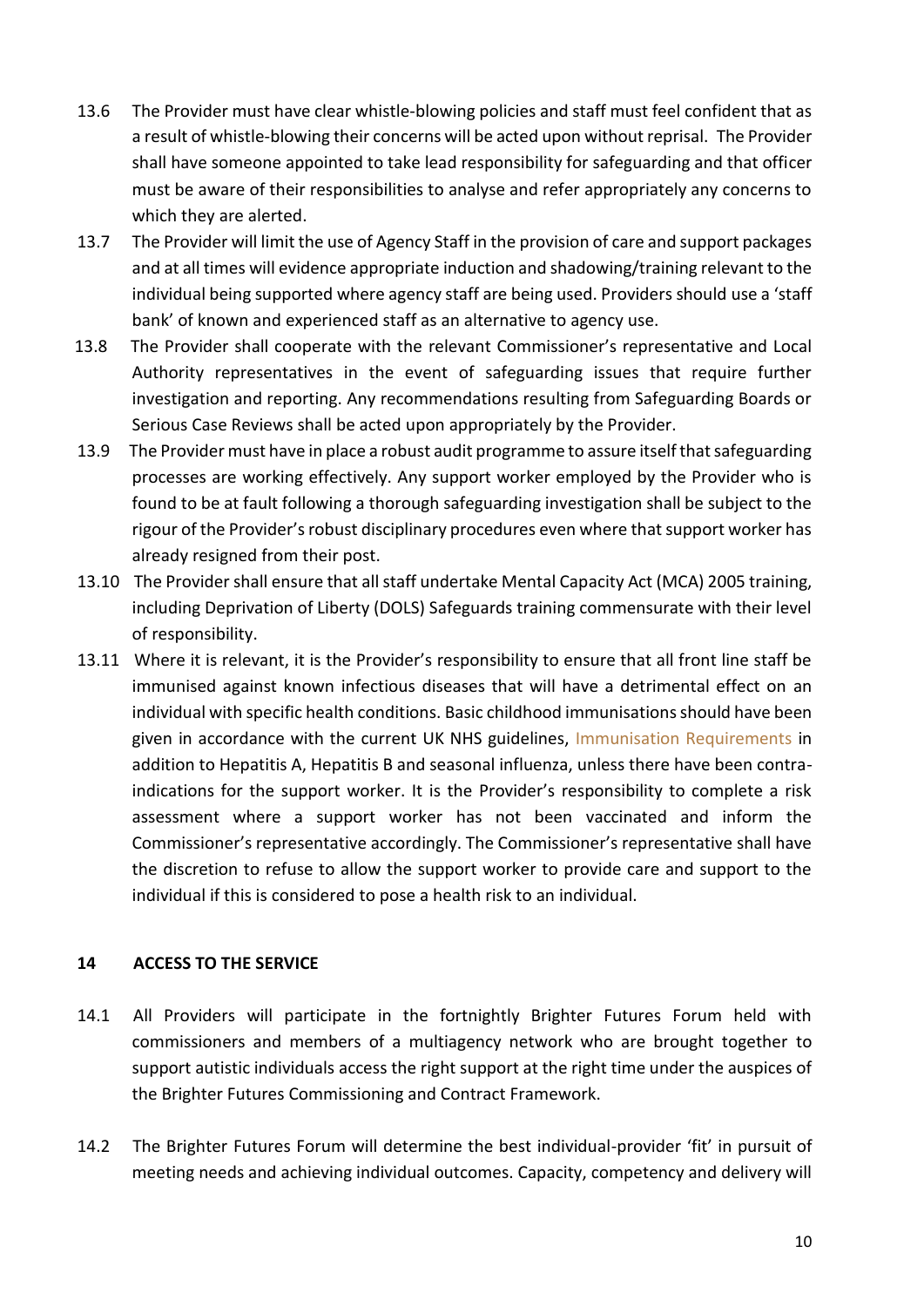be discussed at this Forum. There will be occasions where a speedy response is required and Providers are expected to comply with 'out of Forum' discussions and agreements.

- 14.3 Providers will be expected to flexibly respond to any request for a Service and to work with the Commissioner to agree a mutually acceptable service start date and schedule of agreed review periods for the year ahead. This start date will vary depending on the needs of each individual but will range from within 24 hours up to a maximum of 28 calendar days. The key is that any agreed start date is acceptable and manageable for the individual and in keeping with the nature and complexity of a needs assessment.
- 14.4 A number of individuals who have been residing in specialist units will be referred into the Forum and the Forum will be required to agree the step down and transition plans whereby Providers are asked to be flexible and sensitive to the particular difficulties these types of changes may present to both the individual and their family.
- 14.5 Providers will ensure that there is the necessary workforce capacity to accept and commence care packages over weekends/bank holidays
- 14.6 Providers will encourage reductions in care and support needs where safe to do so and/or where independence permits
- 14.7 Providers will minimise the number of different workers delivering care and support to the individual, unless through individual choice, in order to promote consistency, continuity and the sense of 'team'.
- 14.8 Providers will always ensure that there is a match between an individual's needs and aspirations and the skills set, knowledge, personal attributes and competency of support workers. Individuals will be involved in choosing support staff.
- 14.9 Providers will ensure the Service is delivered in accordance with the individuals Care and Support Plan and personalised outcomes

# **15 DEALING WITH EMERGENCIES**

15.1 Providers will be expected to support individuals who have a range of needs. At times where emergency situations arise the Provider will be required to manage these effectively. In these circumstances the Provider will:

a) Immediately seek the help of the emergency services or appropriate health agency (e.g. the GP) where there is an urgent risk to the health of an individual

b) Have in place a system of easily accessible back-up to support front-line staff who need assistance when emergencies arise, including access to a manager and extra staff support if required

- 15.2 In response to an emergency, the Provider's staff will:
	- a. Have their own internal systems for recording events and supporting staff
	- b. Inform the appropriate Council's Representative of events as soon as is reasonably practical.
	- c. Plan jointly with the Council to respond to a recurrence of the emergency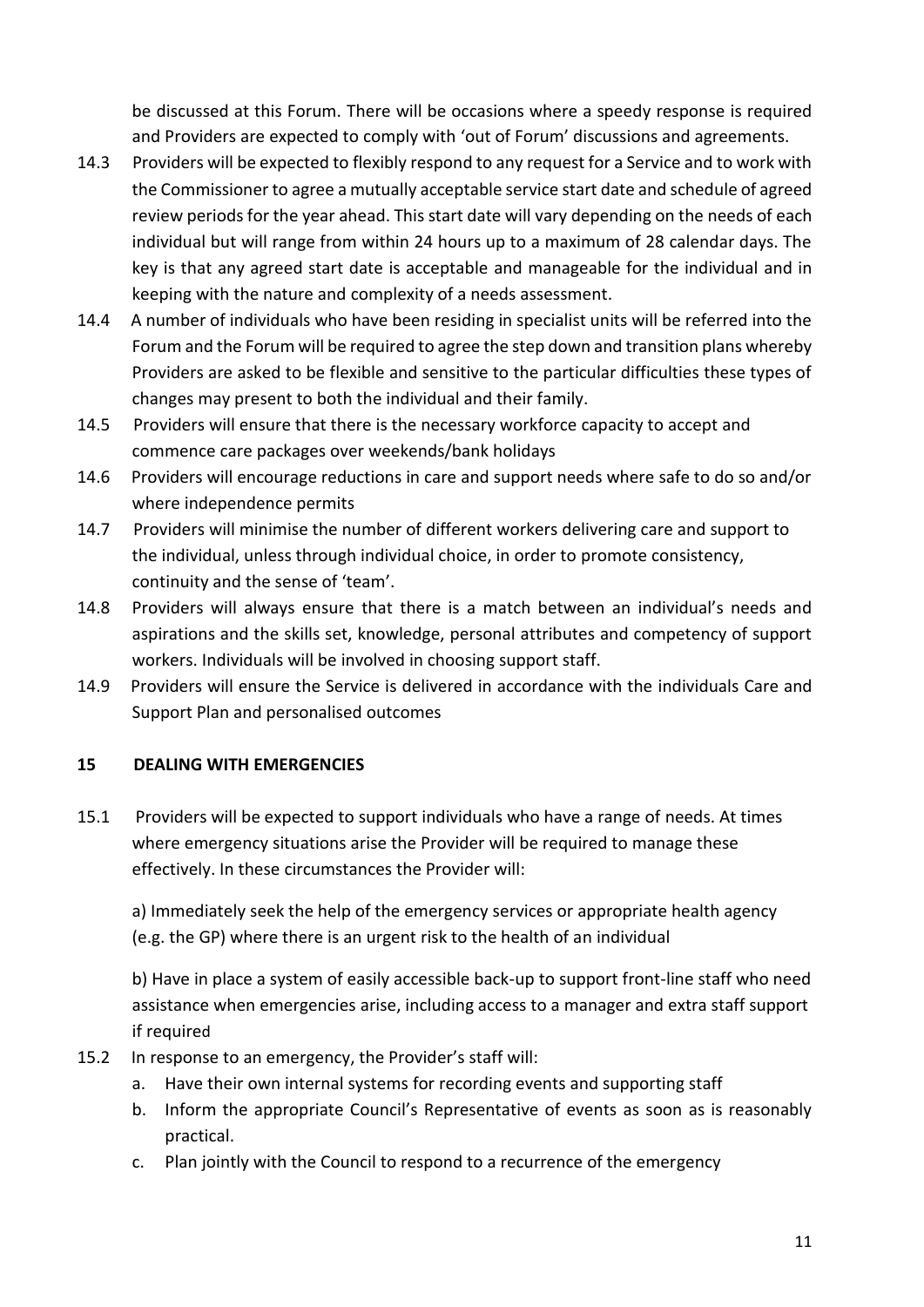- 15.3 The safety of the individual must be paramount in an emergency and the Provider must act accordingly, even if there is an apparent conflict with Service principles described in the Framework Agreement.
- 15.4 The Provider will inform the Council's Representatives of any hospital admission at the earliest opportunity and Commissioners will confirm any required support arrangements during that stay.

# **16 PROVIDERS PREMISES**

- 16.1 The Provider should have available premises that are well maintained, appropriately furnished and suitable for the purpose of which it is intended. The Provider is responsible for maintaining all aspects of the physical environment to the appropriate regulatory standards.
- 16.1 The Provider will have access to premises which will:
	- a. Allow issues of confidentiality to be discussed at short notice
	- b. Provide a meeting place for staff
	- c. Provide facilities for staff training
	- d. Provide for the secure accommodation of all office materials including all Customer data
	- e. Provide access to relevant documentation by the Commissioners contract monitoring officer or other representatives
- 16.3 Providers should ensure that any equipment that is required to facilitate the Service is available for use by individuals e.g. mobile phones

# **17 PROVIDER OBLIGATIONS**

- 17.1 Providers will be expected to work proactively with the individual and their families/circles of support to arrange introductions and establish an effective relationship between all parties.
- 17.2 Prior to the Service commencing the Provider shall notify the individual of the time and date that the service will commence. Individuals will have met and agreed their support staff and will have participated in detailing the start plan.
- 17.3 The Provider will make every effort to form a staff team based in the individual's preferences and choices with a staff team with attributes that are important to the autistic individual and/or their family, e.g. gender of worker, interests and skills. Any difficulties that cannot be resolved should be referred to the commissioner's representative for resolution.
- 17.4 The Provider will have explicit values and policies that promote inclusion and antidiscriminatory practice.
- 17.5 The Provider shall discuss and prepare the individual in advance of any change in an allocated key worker where this is unavoidable and notwithstanding the requirement to maintain consistency in support staff generally. The Provider should take advice from the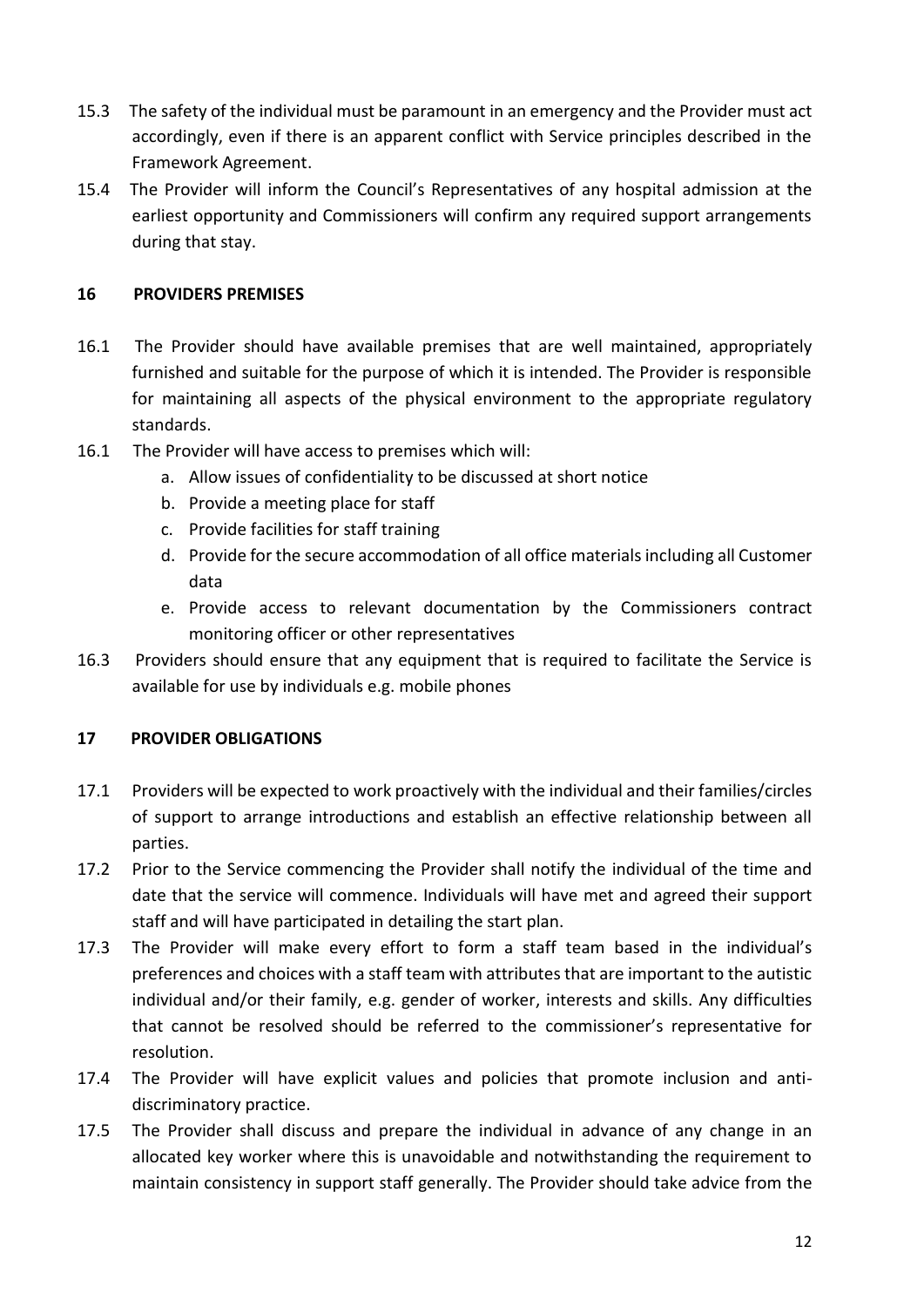individual, their family and those that know the individual on how to do this sensitively. The Provider should discuss this potential occurrence at a suitable time early in the support arrangement with the individual, their family and those that know the individual well. An agreed approach to managing such an occurrence must be documented and understood by all staff.

- 17.6 Individuals and their families must be given access, including telephone numbers, to the relevant Manager during the hours of the Service. The Provider shall ensure that outside of normal office hours (09:00  $-$  17.00) an out of hour's service operates and that it is accessible to each individual and the Council.
- 17.7 It is the Provider's responsibility to stay informed about changes in legislation and regulation as well as policy and approach. Providers must ensure internal policies and procedures reflect current requirements and thinking. It is also the Provider's responsibility to submit updated and amended policies and procedures to the Commissioner when requested.
- 17.8 The Provider will inform the commissioners representative of any changes in an individual's presentation or circumstance that indicates an increased risk or potential signs of crisis.
- 17.9 The needs of each individual will be identified through an assessment completed by a commissioner's representative in conjunction with the individual, their family and their social circle. If an individual is deemed to be likely to benefit from services provided under this contract the representative will produce a personalised and outcome focused plan the individual and their representative will identify what is important to them and set out the outcomes to be achieved.
- 17.10 The Provider will work in partnership with the individual and their family/social circle to agree and document a detailed support plan that describes needs, aspirations, goals and the outcomes sought. The support plan will include a Positive Behaviour Support plan describing both proactive and reactive strategies to assist the staff team and the individual in pre-empting and responding to heightened need. The positive behaviour support plan should be shared with relevant persons and professionals involved in the individuals care and support, as agreed with the individual and their family.
- 17.11 The Provider must inform the Commissioner of the need to review the Support Plan if there is a material change in the individual's needs.
- 17.12 Changes to the nature and types of services or arrangements accessed in order to meet need and achieve the stated outcomes are made in agreement between the Provider and the individual as part of the focus on goal achievement and in keeping with the integrity of Individual Service Funds as described in the Commissioning for Brighter Futures Commissioning and Contract Framework.
- 17.13 A Review of needs, the support plan and the agreed outcomes will be held as and when the commissioner representative considers it appropriate or necessary, or as requested by the individual and/or their family or representative, or by the Provider. A schedule of reviews will be agreed on an individual basis as standard practice.
- 17.14 The Review will involve the individual and/or their family or representative, the commissioning body's representative and where appropriate, the Provider or designated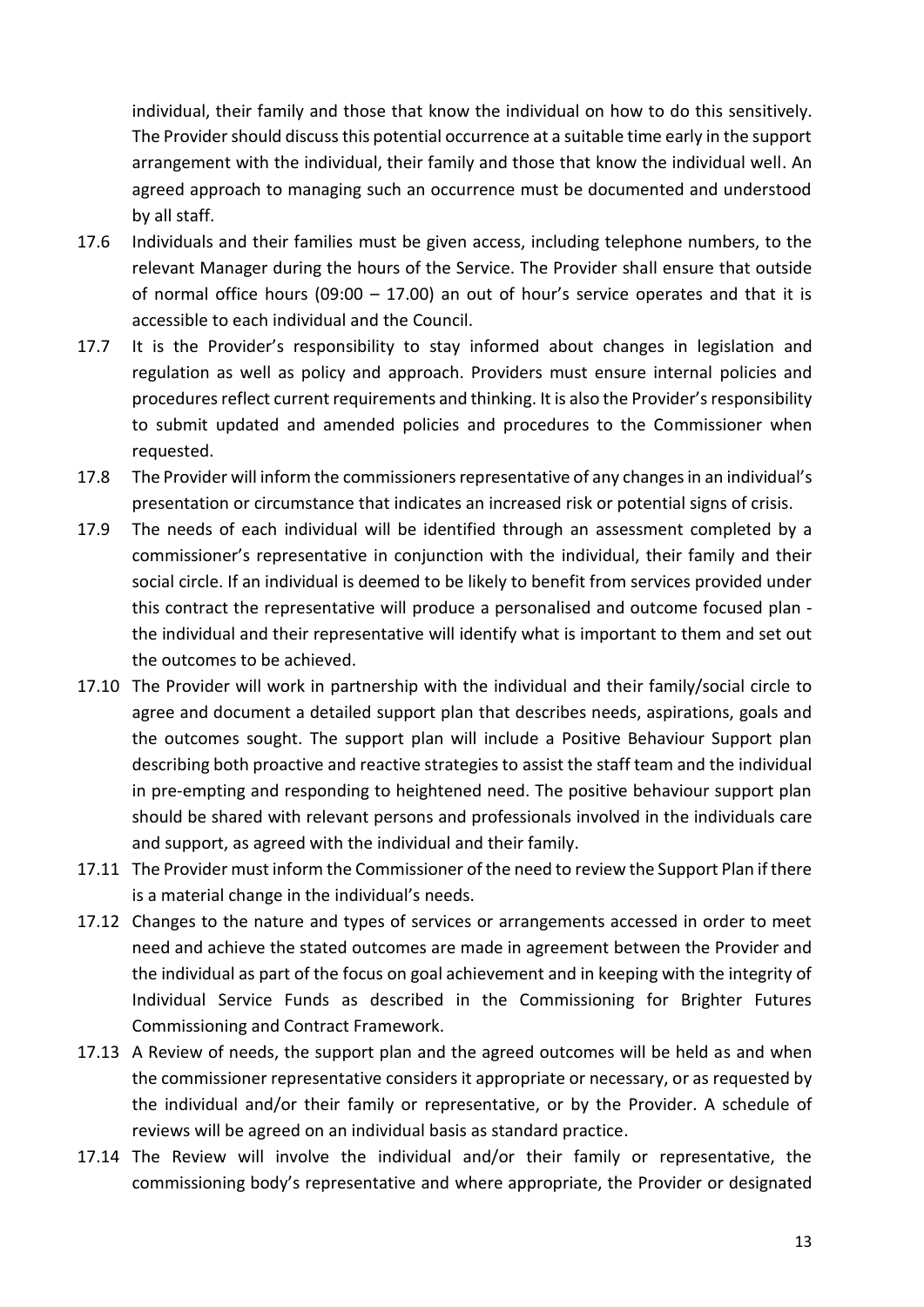representative. Consideration will be given to ensure reasonable adjustments, convenience and adequate notice for all participants wherever possible.

- 17.15 Where it is necessary to transfer an individual to an alternative care setting, it is incumbent on the Provider to cooperate with the authorised representatives of the organisation to whom the individual is being transferred in order to share with them any pertinent information that will assist them in on-going care which must be communicated in written format.
- 17.16 For every individual; the following information must be prepared and accessible for the purposes of managing a planned, unplanned or sudden admission to hospital:
	- a. A completed and up to date A&E grab sheet which should accompany them on any admittance
	- b. A completed 'helping me in hospital/hospital passport'
	- c. Support workers who accompany an individual to hospital must have an in-depth knowledge of the individual and their on-going health needs, medication, and knowledge of how to involve the individual in decisions about their care
	- d. A completed communication passport

# **18 STAFFING**

- 18.1 The Provider will limit the use of Agency Staff in the provision of care and support packages and at all times will evidence appropriate induction and shadowing/training relevant to the individual being supported where agency staff are being used. Providers should consider the use of a 'staff bank' of known and experienced staff as an alternative to agency use.
- 18.2 The Provider's recruitment and selection procedure shall be based on the principles and obligations of 'Safer Recruitment'. Where agency staff are used, assumed as in exceptional circumstances, the Provider should ensure that the employing agency have used principles of Safer Recruitment. Through this the Provider shall ensure the protection of vulnerable individuals and meet the terms of this Framework Agreement.
- 18.3 The Provider should ensure they have Staff who can support Customers with communication difficulties including sensory impairment, or those whose first language is not English.
- 18.4 The Provider will have a Staff Code of Conduct or policies which specify the standards expected of Staff when on duty. These policies should include:
	- Appropriate standards of dress
	- Alcohol and smoking
	- Communication with Customers
	- Dealing with Customers finances
	- Confidentiality
	- Gratuity or gifts from Customers
	- Assuming legal powers on behalf of a Customers
	- Conduct when dealing and communicating with the public

# **Please note this list is not exhaustive**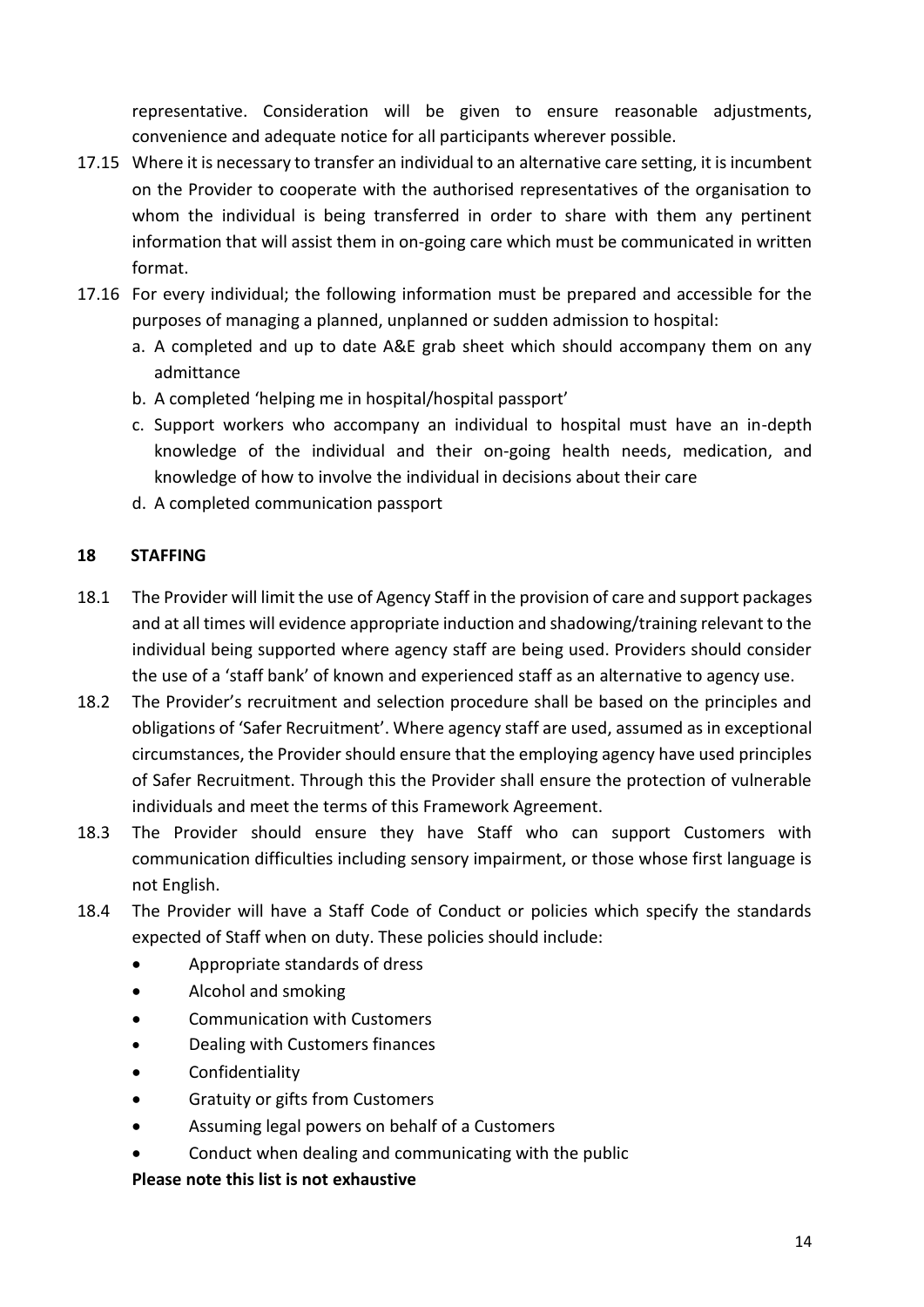- 18.5 The Council requires the Provider to have an established and comprehensive staff induction programme, which staff will complete within two [2] months of commencing employment with the Provider. The induction programme needs to match the aims and objectives of the particular Service being delivered to ensure that all Staff has a good understanding of the needs of Individuals and a rapport that will facilitate goal achievement and positive outcomes.
- 18.6 The Provider will ensure that all their employees receive:
	- a. A workload appropriate to their level of skill and competence
	- b. Full and appropriate Induction to provide the best care and support
	- c. Access to line management during the course of their working day and management support out of office hours
	- d. Individual support and supervision on a minimum two [2] monthly basis
	- e. Access to all relevant policies and procedures including emergency procedures at all times
	- f. Clear instructions regarding the management structure, their roles and responsibilities
	- g. Training from suitably qualified, competent experienced trainers.

#### **Please note this list is not exhaustive**

- 18.7 The Provider will ensure the provision of ongoing staff training and development in accordance with the Best Practice, Safe Practice and Regulatory Legislation.
- 18.8 The Provider will support Staff to attain any skills and qualifications required of them in order to provide the Service outlined in this specification.
- 18.9 The Provider will ensure that all Staff have the necessary training, competencies, personal qualities, attitudes and commitment to enable them to build effective and trusting relationships with the individual/s they are supporting.
- 18.10 The Provider will have a training programme accessible to all staff members and will also ensure that additional training will be offered to meet the needs of specific individuals. The Provider is expected to fulfil the requirements of the following:

#### **19 TRAINING STANDARDS**

- 19.1 Training Standards are sets of key learning outcomes and other relevant information around specific areas of training for Care and Support staff.
- 19.2 Good quality training is a key means of enabling staff to develop the knowledge and skills required to deliver high quality, person-centred services to individuals in order to maximise their health, safety, well-being and independence.
- 19.3 In addition to any statutory training required by CQC as part of your registration, the following is standard training that all support staff must receive:

#### **Basic training**

Moving and Handling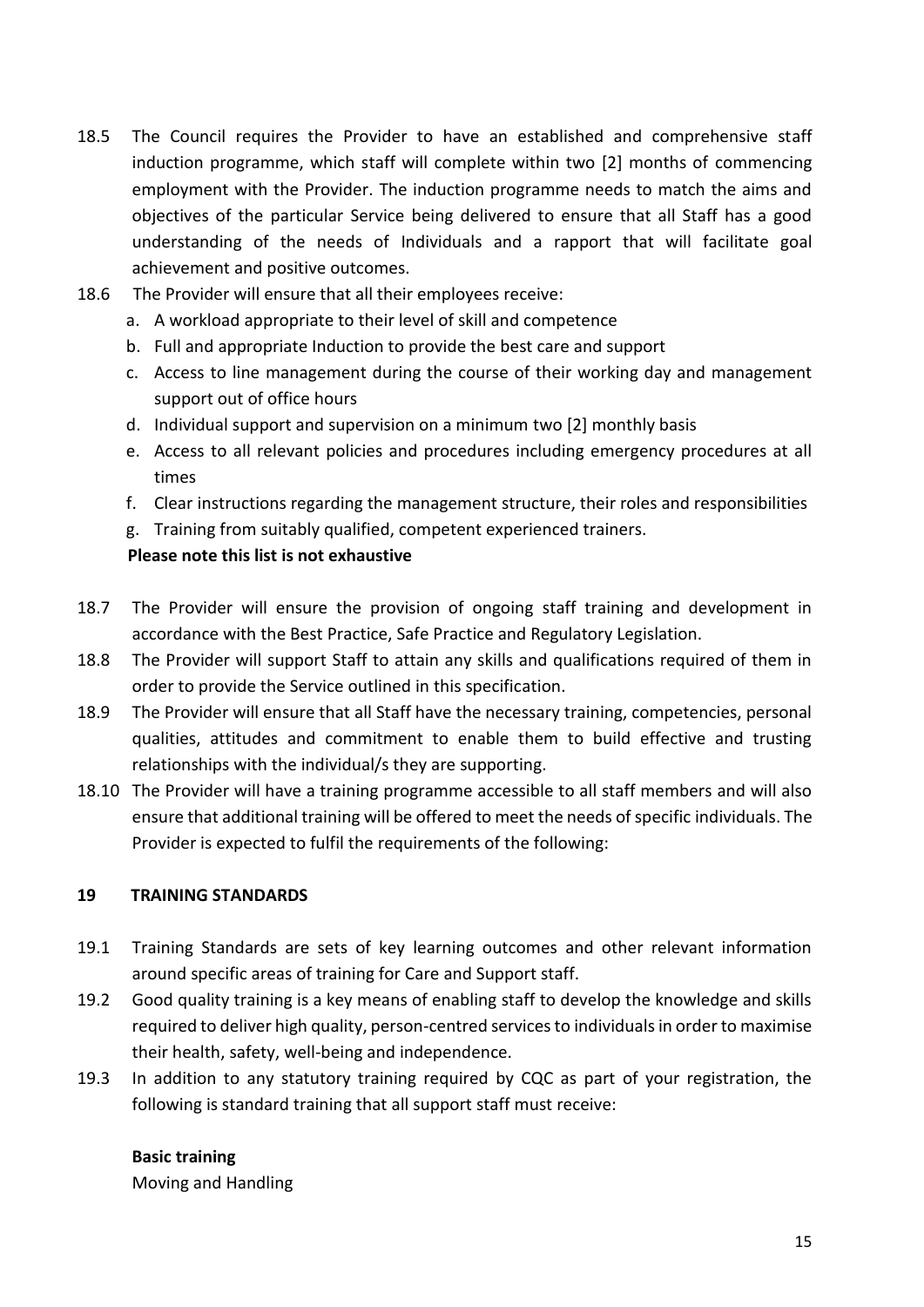Fire Safety Basic Life Support/Emergency First Aid at Work Infection Prevention and Control Food Safety Fluids and Nutrition Medication Safeguarding Adults and Safeguarding Children Mental Capacity Act and Deprivation of Liberty Mental Health Awareness, including anxiety and self-harm Autism awareness Epilepsy training Premature Mortality, Annual Health checks and Health Action Plans EHIC Plans GDPR Whistleblowing Safeguarding Dealing with Complaints

# **In depth training**

Understanding Learning Disability in combination with Autism Understanding Autism as a 'world' Enablement and Systematic Instruction Understanding behaviours that challenge as a function and safe techniques for re-direction and Positive Behaviour Support Enabling skills and supporting skill acquisition – building on strengths Goals and Outcomes Suicide and self-harm Behaviours as a form of communication Domestic Violence Bullying Hoarding and OCD

- 19.4 Commissioners will implement a 'skills-exchange' portal for Providers to offer subject matter expert training to each other, without cost, as a skills exchange programme.
- 19.5 In addition:

# **All Providers will have a nominated Training and Development Lead.**

Commissioners will require the names of Leads for communication and records.

# **20 SPECIFIC TRAINING AND GUIDANCE**

20.1 All Provider and staff should have an in-depth knowledge of autism and the social, physical and environmental barriers that are often presented specific to this customer group.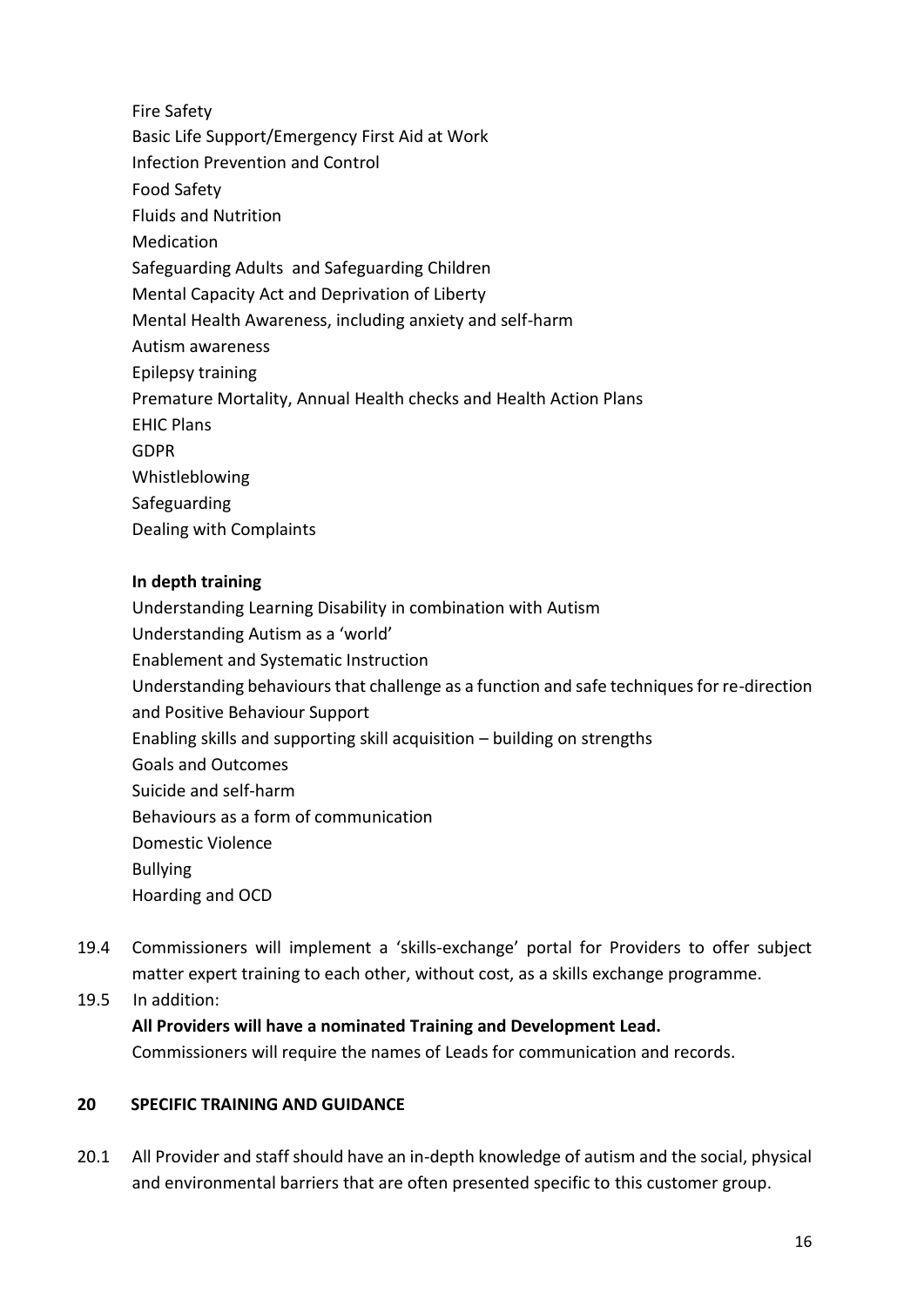20.2 In recognition of the needs of the individuals and the nature of the contract it is required that the Provider's staff will have an awareness level and in-depth knowledge in the following areas:

An understanding of the principles of the Care Act and the Children and Families Act An understanding of the 'Social Model of Disability'

Understanding and applied expertise in Person Centred Planning

Awareness of particular conditions affecting that may influence and individual's day to day support e.g. Epilepsy

An Understanding of the principles of Self Directed Support and the importance of maximising an individual's choice and control

Risk evaluation and effective proactive support in the context of providing positive support including support to safely manage difficult behaviour and de-escalation techniques

Knowledge of Mental Health legislation and its implications e.g. Section 117, Compulsory Treatment Orders and an awareness of a range of mental health conditions from mild to severe and how they impact on an individual E.g. Mental Health First Aid

Understanding of outcomes focussed support and how to assist individuals to identify and achieve their outcomes

Listening skills

Enabling positive change and transitioning into adulthood or old age

Sexuality and Relationships and positive reinforcement

Supporting Individuals to connect to their communities

Knowledge of good practice in Adult Safeguarding

Suicide awareness and prevention e.g. 'Safe Talk'

Promoting mental and physical health wellbeing

Managing and supporting individuals who self-harm

An understanding of enablement and outcome focused practice

An applied understanding of working within a multi-disciplinary approach

Long term physical conditions

Administration of medication and supporting self-administration

Health and safety

Fire precautions

Food hygiene and preparation

Basic first aid & CPR

# **Please note this list is not exhaustive**

- 20.3 In line with the contract nature the Commissioner requires the Provider to have an annual training plan that specifies what training is available and how it will be delivered to the Provider's Staff.
- 20.4 In addition, the Provider will meet any reasonable requirements that the Council may seek to introduce in relation to training and support in order to improve the quality of the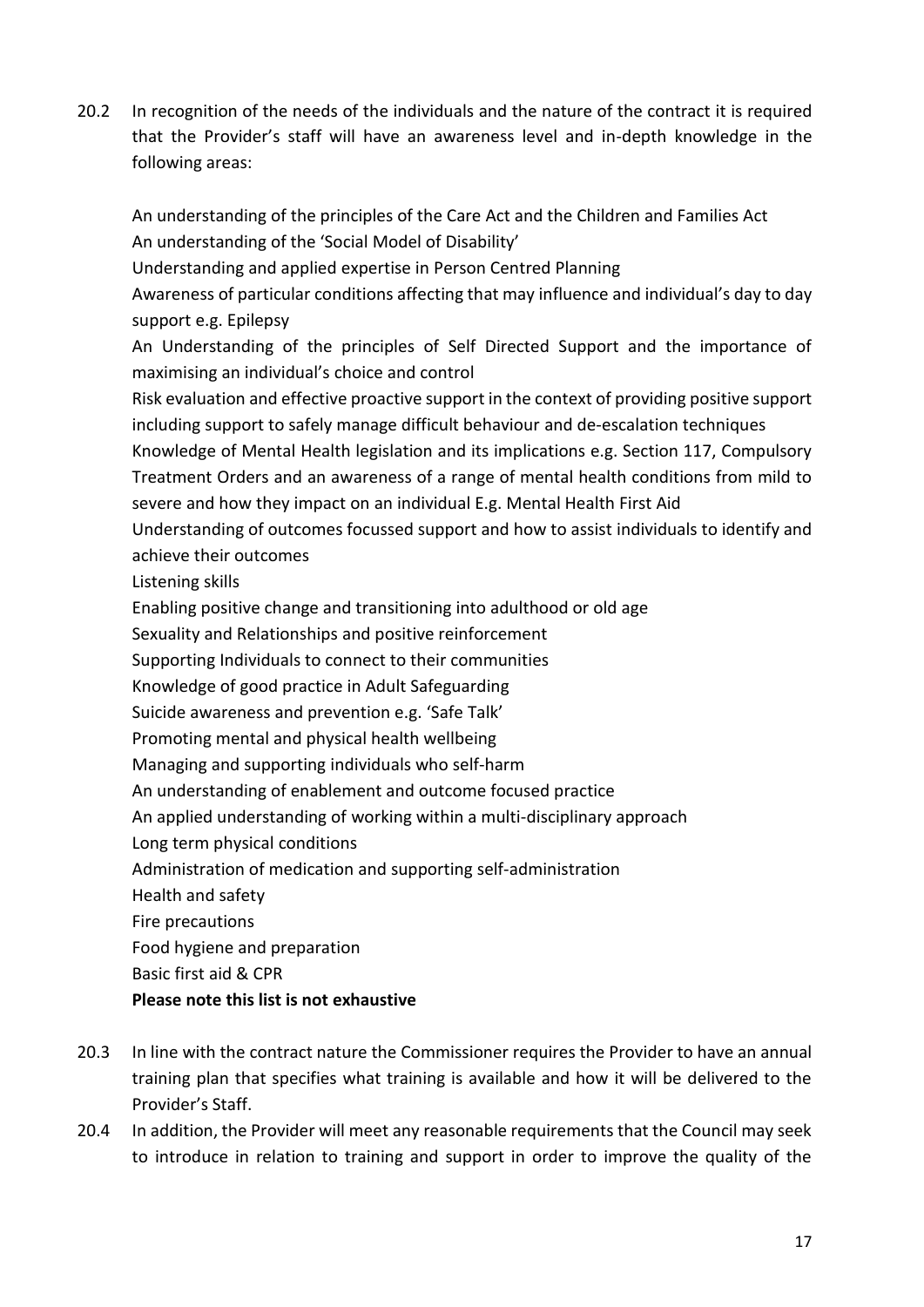Service provided. This will include participation to commissioner-led training and development.

# **Maximising Health and Wellbeing**

- 20.5 Staff members will have the specific knowledge and skills to work with individuals to achieve optimal wellbeing. Members of staff will be expected to demonstrate to the Commissioner their understanding of health promotion and how they work with individuals to maintain health and wellbeing.
- 20.6 The provider will ensure that staff have access to learning and development opportunities that include public health messages and an understanding of the local and national provisions that can support them. Delivery of training courses should include selfadvocates and family carers.
- 20.7 Any organisational learning needs analysis will include consideration of staff understanding of how to maintain good health, local health services and initiatives, and an overview of common health conditions and health risks for autistic individuals and vulnerable individuals.
- 20.8 **Staffing - Standard Skill Base:** Needs are such that support workers will be experienced in this particular customer group and have the appropriate values and training to deliver high quality care and support. Risk and complexities can be managed with reasonable consistency as recorded in the care and support plan.
- 20.9 **Staffing - Enhanced Skill Base:** Needs are such that individual may require a higher level of skill due to unpredictability, risk or transitions management. The expectations are that individuals will require regular risk evaluation and as such frequent decision making that may at times go beyond that stated in the care and support plan.
- 20.10 For individuals who severally challenge, with or without mental illness, this will require a frequent level of complex risk assessment and decision making to ensure the individual is supported in the least restrictive environment. Environment is defined as the entirety of a care and support arrangement as well as influencing factors such as family, friends and peers.
- 20.11 At times where other approaches have failed and risk are such that there is no other alternative, there may be the need for brief physical interventions. In all circumstances best practice must be followed and be supported by robust recording and review.
- 20.12 For individuals who may have profound and complex needs and who may be at the End of Life, or require clinically determined support with delegated nursing skills assessment will be required over and above what would be expected of usual. An enhanced level of care and support will be required to continuously prevent and/or reduce the need for admission to a hospital setting.

# **21 MEDICATION MANAGEMENT – LEVELS OF SUPPORT FOR GUIDANCE**

21. 1 **Level 1: General Support, also called Assisting with Medicine**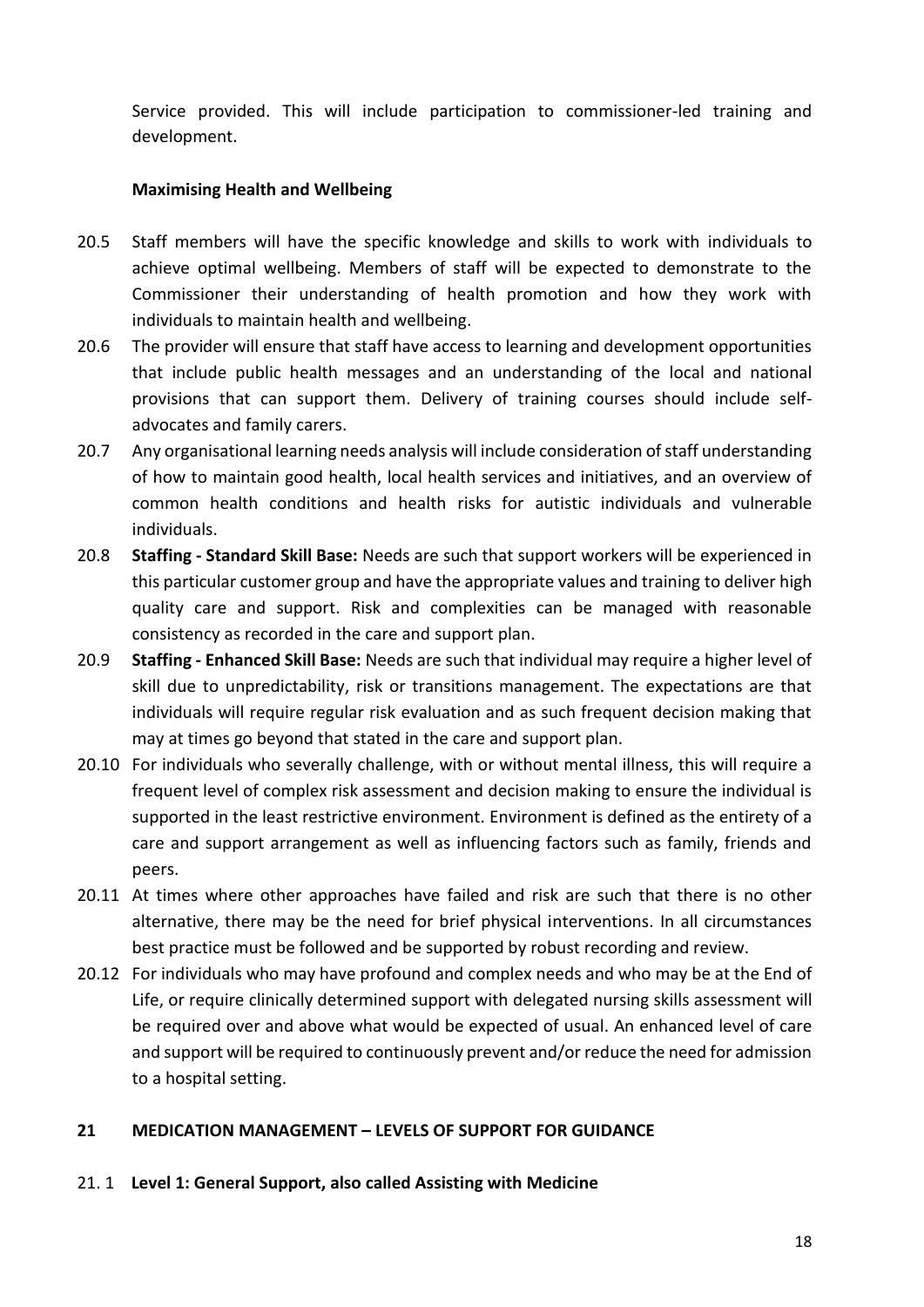General support needs should be identified at the care assessment stage and specified in the care plan. Ongoing records will also be required in the care record when care needs are reviewed.

General support is given when the individual takes responsibility for their own medication. In these circumstances the care worker will always be working under the direction of the person receiving the care.

The support given may include some or all of the following:

- requesting repeat prescriptions from the GP
- collecting medicines from the community pharmacy/dispensing GP surgery
- disposing of unwanted medicines safely by return to the supplying pharmacy/dispensing GP practice (when requested by the individual)
- reminding or prompting by the care worker to an individual to take their medicines. (A persistent need for reminders may indicate that an individual requires a review of the approach)
- manipulation of a container of prescribed medicine under the direction of the individual, for example opening a bottle of liquid medication

Individuals can retain independence by using compliance aids, including monitored dosage systems. These should be considered if packs and bottles are difficult to open or if the individual has difficulty remembering whether he or she has taken medicines.

The monitored dosage system (MDS) will normally be filled and labelled by the community pharmacist or dispensing GP. The individual may qualify for a free service from a community pharmacist if they meet criteria under the Equality Act 2010. If a pharmacist or dispensing GP does not fill the MDS, the provider should clarify that the arrangements are suitable and minimise the potential for error.

# 21.2 **Level 2: Administering Medication**

 The need for medication to be administered by care and support staff should be identified at the assessment stage and recorded in the support plan. Ongoing records will also be required in the care record.

 The care assessment or the Medicines Risk Assessment may identify that the individual is unable to take responsibility for their medicines. This may be due to impaired cognitive awareness such as a lack of concentration or could be due to a physical impairment.

The Individual must agree to have the care worker administer medication and consent should be documented in the care plan. If an Individual is unable to communicate informed consent the provisions of the Mental Capacity Act must be followed.

 Administration of medication (Level 2 support) may include some or all of the following: When the care worker selects and prepares prescribed medicines for immediate administration

When the care worker selects and measures a dose of prescribed liquid medication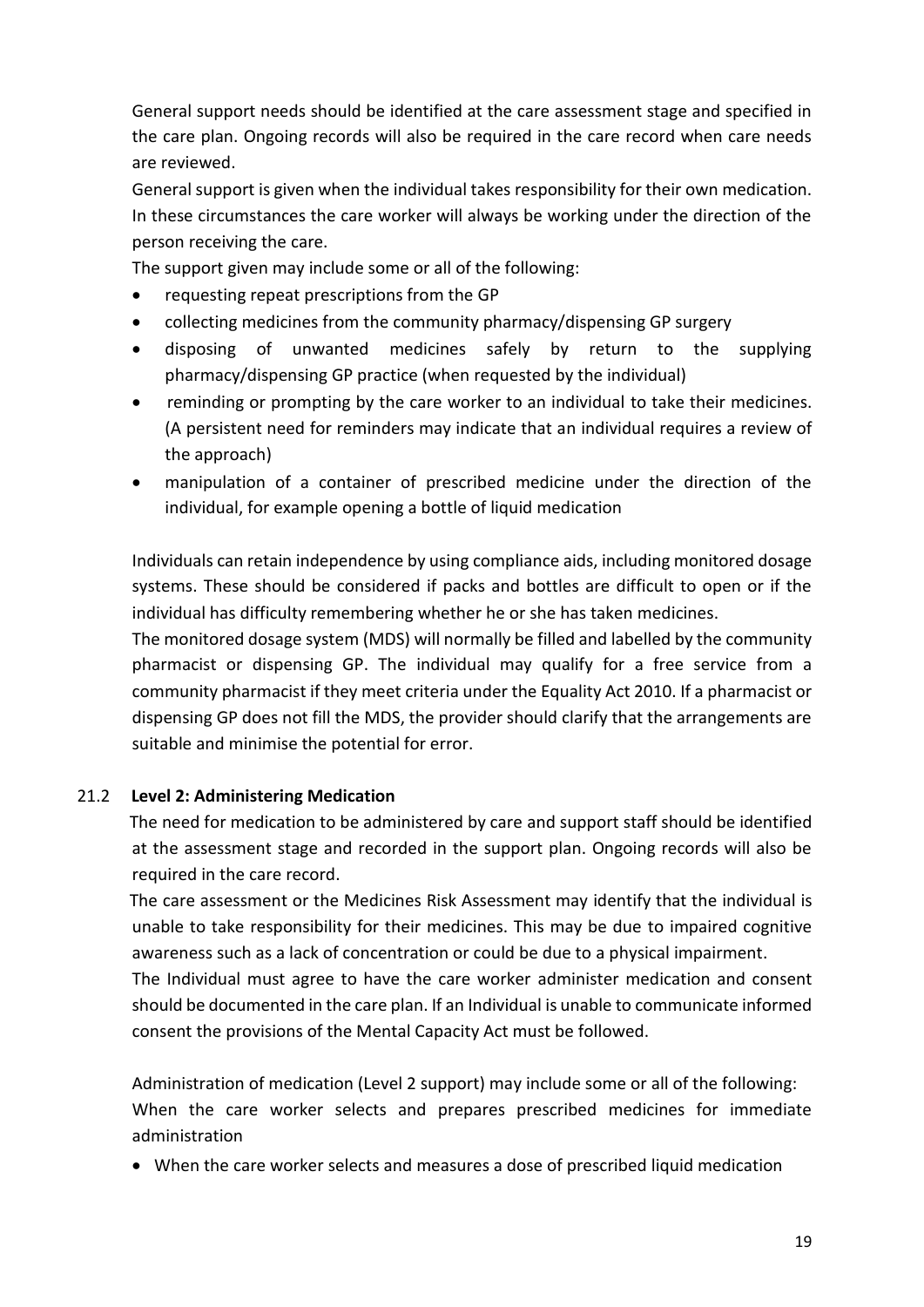- When the care worker applies a medicated cream/ointment/patch; inserts drops to ear, nose or eye; and administers inhaled medication
- When the care worker selects and puts out (prepares) medication for the individual to take themselves at a later (prescribed) time to enable their independence, in accordance with the care plan

The provider should have a system in place to ensure that competent and confident staff are supporting individuals who require help with their medicines. The provider's procedures should enable care workers to refuse to administer medication if they have not received suitable training and do not feel competent to do so.

Workers should only administer medication from the original container, dispensed and labelled by a pharmacist or dispensing GP. Care staff **must** be able to identify each individual medication against the MARS chart and **must** have an overview of side effects which should be document clearly for all staff. It is a **legal requirement that medication is issued with accompanying information about the medication including potential side effects.** 

Individuals discharged from hospital may have medication that differs from those retained prior to admission. The provider should issue additional support to care workers when this occurs.

# 21.3 **Level 3: Administering Medication by Specialised Techniques**

In exceptional circumstances and following an assessment by a healthcare professional, a Worker may be asked to administer medication by a specialist technique including:

- Rectal administration, e.g. suppositories, diazepam (for epileptic seizure)
- Insulin by injection
- Administration through a Percutaneous Endoscopic Gastrostomy (PEG)
- Buccal midazolam for epileptic seizure
- Assistance with oxygen

If the task is to be delegated to a support worker for a specified individual the healthcare professional must train the care worker and be satisfied they are competent to carry out the task. The provider's procedures must include that care workers can refuse to assist with the administration of medication by specialist techniques if they do not feel confident or competent to do so.

# **22. MENTAL HEALTH REQUIREMENTS**

#### **Needs-group specific outcomes**

22.1 Some Providers will be working with autistic individuals where there may also be needs relating to mental illness. We expect those Providers to work in line with the principles of good practice in mental health and use a recovery model.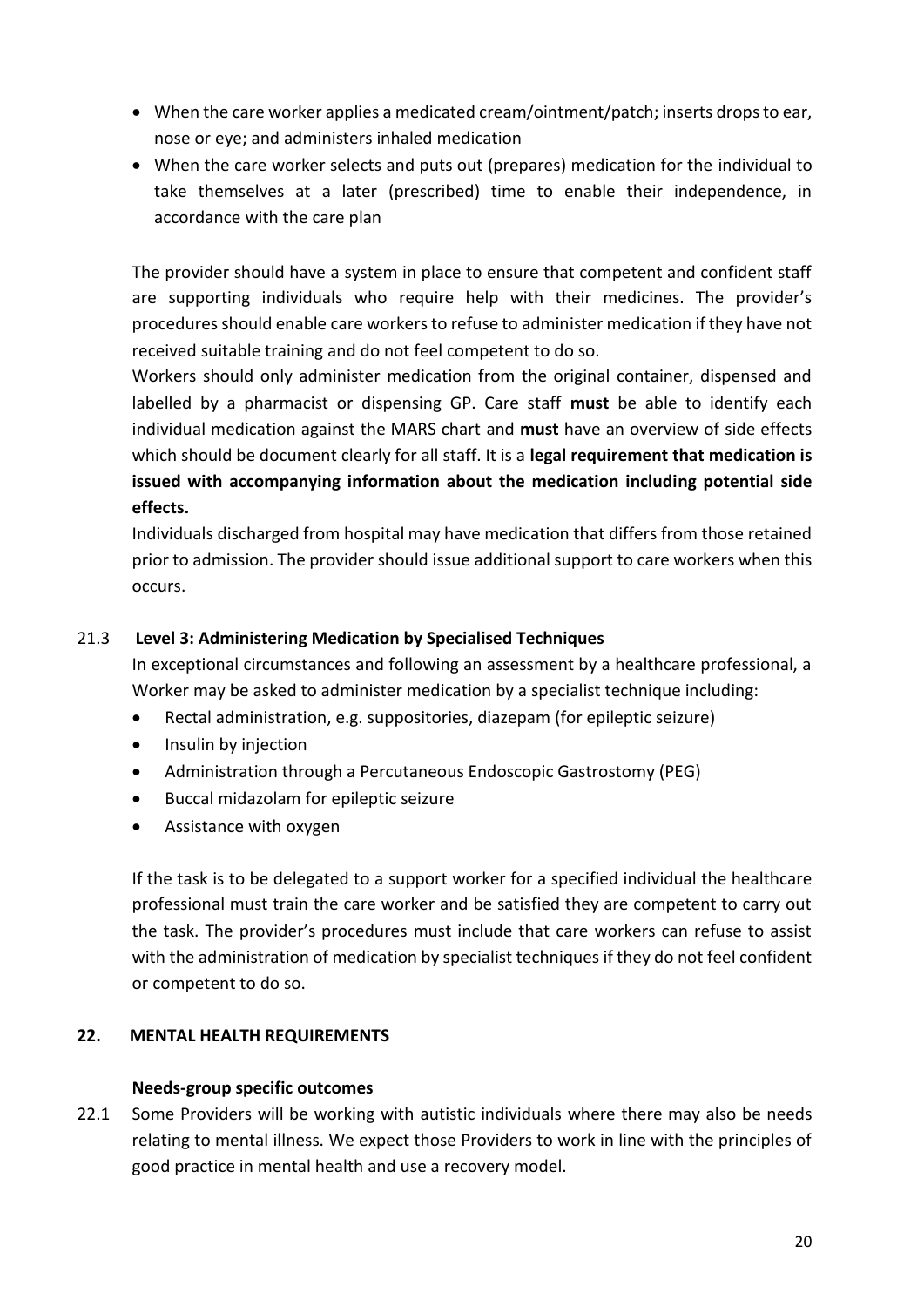22.2 The principles of recovery are defined by the Recovery Network as follows:

**"Recovery is being able to live a meaningful and satisfying life, as defined by each person, in the presence or absence of symptoms. It is about having control over and input into your own life. Each individual's recovery, like his or her experience of the mental health problems or illness, is a unique and deeply personal process."** 

- 22.3 The Commissioners representatives alongside of NHS staff will work with Providers to deliver the following:
	- a. A reduction in avoidable hospital admissions
	- b. Support individuals, in partnership with families and social circles, to manage their mental health and any relapses they experience
	- c. Actively work with individuals to reduce levels of self-harm and prevent suicide
- 22.4 For providers who are working with individuals with additional and on-going mental health needs staff are expected to have training and skill in understanding the mental health of individuals who will have a range of conditions e.g. depression, personality disorder, schizophrenia, bipolar and anxiety.
- 22.5 Providers will maintain up-to-date care and support plans that reference presentations, triggers, precursors, and antecedents and support individuals to seek the support of their CPN or Psychiatrist when they are showing signs of deterioration in their mental health.
- 22.6 Providers may work with some individuals who are subject to legislated restrictions where offences and risks could be serious. Many of these individuals will be supported in partnership with the local Forensic Service.
- 22.7 The terms of engagement with individuals will be the Provider-documented support plan that is focused on outcomes and a comprehensive risk assessment that takes account of any public protection or safety issues.

# **23 MANAGEMENT RESPONSIBILITIES**

- 23.1 The Provider will employ sufficient and suitably qualified managers to ensure that the work undertaken by the Provider's front line Staff is appropriate, effective and safe.
- 23.2 The Provider must operate a robust quality assurance system to ensure the continued delivery of a high standard of service.
- 23.3 The Provider's management team will be responsible for:
	- a. Appropriate allocation and management of requests for Services made by the Commissioner
	- b. Conducting risk assessments within the context of the overall support plan to ensure staff adhere to appropriate health and safety guidelines
	- c. Creating staff rotas which take account of maintaining consistence in teams as well as the gender requirements of individuals and ethnicity requirements of individuals
	- d. Allocating a consistent team of workers to each individual
	- e. Ensuring that a daily and weekly plan of care and support takes place as agreed and specified with the individual and/or family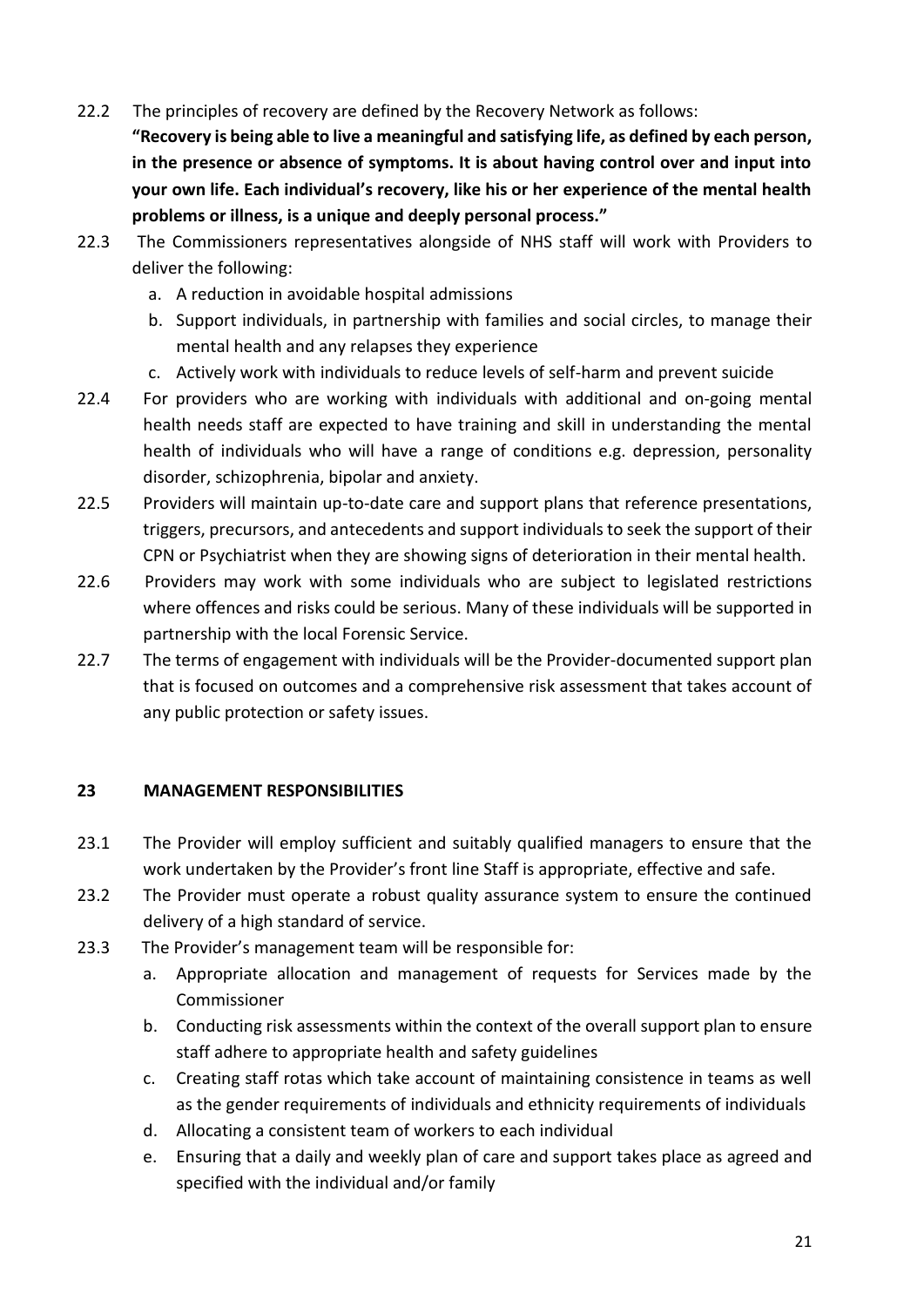- f. Advising and discussing with each individual any changes which could affect their planned activity or care, including the need to make adjustments for annual leave and sickness
- g. Ensuring that all reasonable actions have been taken to assist an individual in emergency situations
- h. Ensuring Staff conduct is appropriate at all times
- i. Notifying the Commissioners Representatives of any changes

 **Please note this list is not exhaustive**.

# **24 MULTI-DISCIPLINARY APPROACHES**

- 24.1 Where there is a particular concern for any individual's welfare, the Provider's staff may be asked to participate and play a key role in the multi-disciplinary approach.
- 24.2 In these circumstances the Provider will be asked to attend and/ or submit a report to any relevant meeting such as a Multi-Agency Public Protection Arrangements (MAPPA) and specifically Care and Treatment Review (CTR), (CETRs) or Care Program Approach (CPA) etc.
- 24.3 If required to attend, the Provider will be expected to actively contribute to support planning and risk management plans.
- 24.4 The Provider's staff will be expected to work with and liaise regularly with health staff, Police and the Commissioners Representative over any matters of concern about the person's welfare, wellbeing or risk they present to themselves or others.

# **25 HEALTH/MEDICAL CARE**

- 25.1 The Provider is required to ensure that Support Workers have access to the contact details of the GP with whom the individual is registered. The GP, the NHS 111 service or 999 (depending on and appropriate to the circumstances) must be contacted without delay whenever an individual requests assistance to obtain medical attention, or appears unwell and unable to make such a request. The individual's family and/or next of kin must be informed as soon as possible.
- 25.2 The Provider will need to support the health care of the individual under the direction of their GP, Community Nurse or other health care professional or Community Health Team where this has been specifically agreed and the workers have received the appropriate training and have been deemed competent by a health care professional. This will not ordinarily include any care requiring a medical or professional qualification, but will require appropriate training. A record of all applicable training shall be maintained by the Provider.
- 25.3 The Provider may be required to work with a range of health care professionals to support individuals who require end of life care. The Provider must work within the common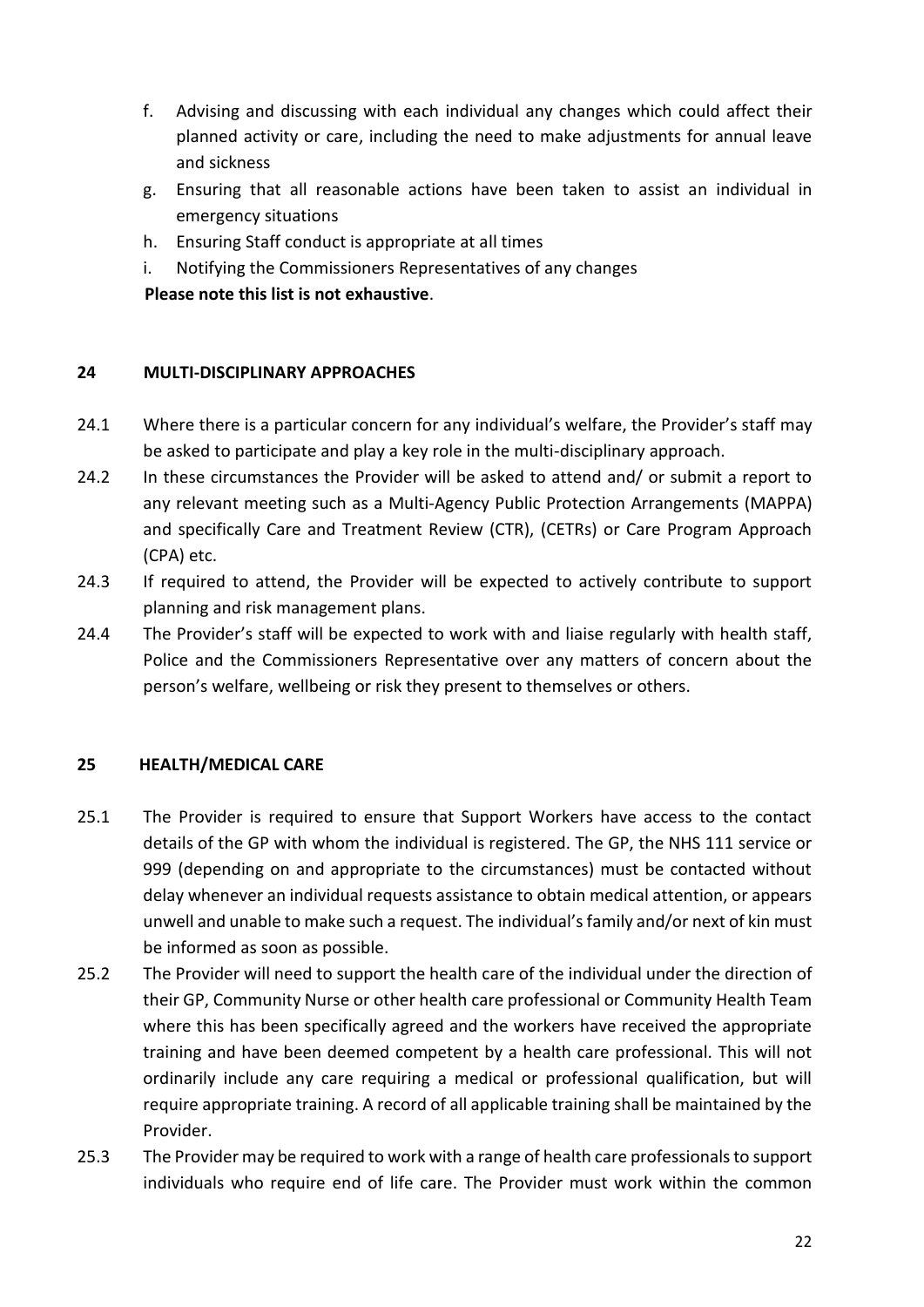principles set out by Skills for Care and also take account of the National Institute for Health and Care Excellence (NICE) 'End of life care for adults' and 'end of life care for children' standards when supporting individuals who may be at this stage of their lives.

- 25.4 The care and support delivered by the Provider will be enhanced with good cooperative working relationships with numerous people and agencies which may include some or all of the following: the individual's family, circle of support and wider networks, the Commissioner's Continuing Healthcare Team, Clinical Commissioning Groups, Case Managers/Care Managers and Social Workers, local specialist Autism and ADHD, Mental Health or Learning Disability services, primary, secondary and acute health services, other primary healthcare care services, voluntary and 3<sup>rd</sup> sector organisations, learning and occupational services, landlords and housing associations including the Borough Council, housing management agencies, benefits agencies. There is an expectation that Providers will work closely and collaboratively with such agencies for the benefit of each individual.
- 25.5 It is important to ensure that in addition to the funded care and support budget, the individual is engaged with local specialist services to prescribe and give advice and guidance on interventions or treatment where this is identified as a need. This is important in order to reduce the possibility of duplication, omission and poor or inappropriate care. Whilst it is expected that Providers can deliver health interventions at the level identified, Providers are not expected to be the specialist prescribers of healthcare. This is provided and monitored by local health services as required.

#### **26 HOLIDAYS/SHORT BREAKS**

- 26.1 The Commissioner will not pay over and above the allocated Individual Budget when an individual chooses to go on holiday. The Individual Service Fund is allocated to meet all needs, goals and outcomes. An individual may top up the allocated budget if choosing to do so.
- 26.2 The provision of Individual Service Funds allows providers to work with individuals and their families to forward plan the requirements of a break.

#### **27 RISK MANAGEMENT**

- 27.1 The Provider will ensure conditions of safety for individuals and others through effective risk assessment and management.
- 27.2 The Commissioners representative will endeavour to inform the Provider of any relevant information concerning the individual including information the Commissioners representative considers relevant to the provision of support that the Provider is required to deliver.
- 27.3 Information regarding next of kin and emergency contact details will also be shared by the Commissioners representative with the Provider.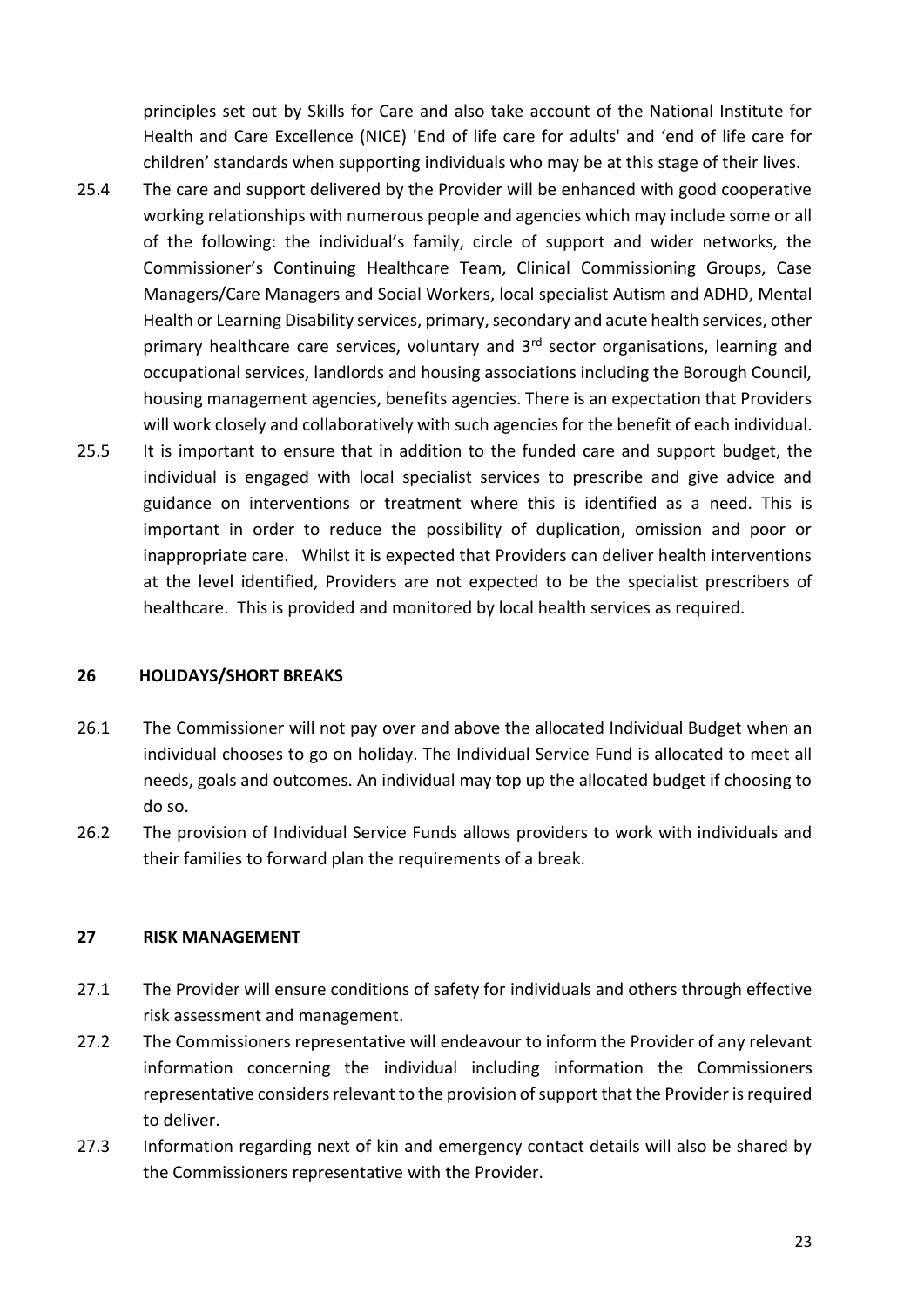- 27.4 The Provider must undertake a thorough assessment of risk in conjunction with the individual, their families and/or their representatives and members of the multidisciplinary team/other relevant agencies.
- 27.5 The approach to risk should be proactive and supportive. Assessment should include guidance for Staff around minimising risks and contingency planning in the event of an emergency.
- 27.6 Staff should receive training in positive risk taking.
- 27.7 Risk assessments should be carried out by the Provider prior to the commencement of the Service. Where the referral is urgent the risk assessment must be carried out within three (3) working days of the commencement of the Service.
- 27.8 Through the process of risk assessment, the Provider should report to the Commissioners representative any actual or perceived risks identified that relates to Adult or Child Protection.

# **28 ASSISTIVE TECHNOLOGY**

28.1 Providers will be expected to maximise the use of Assistive Living Technology and other aids to promote independence and control for the individual and their family/carers.

# **29 IMPROVING OUTCOMES FOR ALL**

- 29.1 The following outcomes which have been traditionally poor for individuals with complex needs should be emphasised and included in the support offered:
	- a. Respond flexibly to changes in an individual's circumstances
	- b. Achieve a balanced approach to risk which gives the individual control and the right to make mistakes without serious implications to their security and safety.
	- c. Reduce social isolation, promoting social inclusion and community integration
	- d. Ensure transition plans are drawn up and agreed with all stakeholders when individuals are transitioning to new services
	- e. Where an individual is at risk of inpatient admission, the provider will work with the Commissioners Representatives to ensure support involves the multi-disciplinary teams and is tailored to prevent admission, and that support plans are updated to reflect this change. This will include robust management and on call structures with teams and individuals involved in these systems having a sound and up to date knowledge of the individuals supported.

# **30 MONITORING AND REVIEW**

30.1 As part of this Contract the Commissioners will periodically monitor the Service delivery to ensure compliance with the Contract Standards, the Commissioners Service Outcomes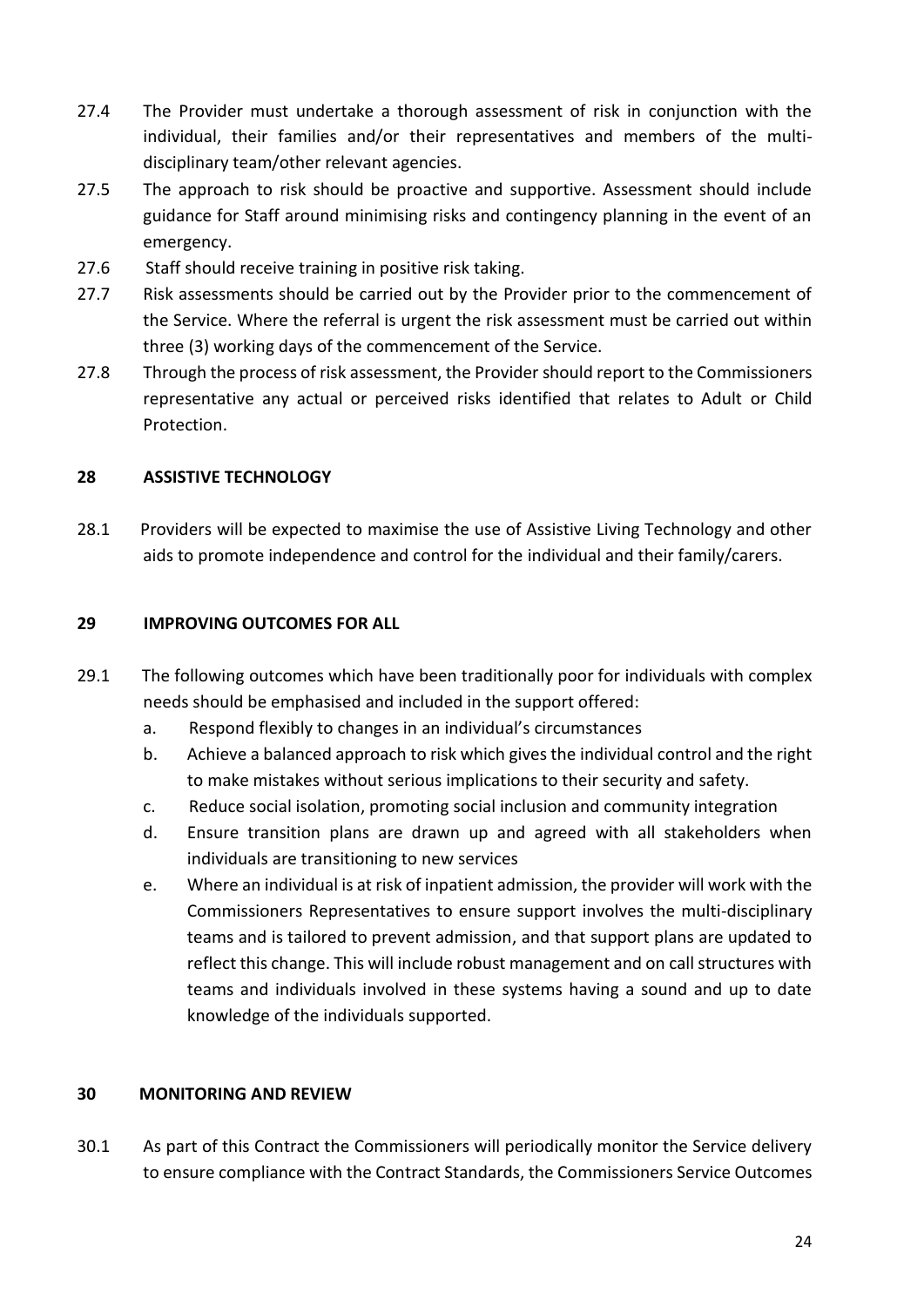and Standards of Care, its Terms and Conditions as well as the Contract Schedules, and to assess the quality and performance of the Services being delivered to individuals in relation to meeting their outcomes.

- 30.2 The Commissioners Representatives are responsible for monitoring the quality of the Services provided and for reviewing an individual's needs.
- 30.3 Monitoring will include, but not be limited to, the following:
	- a. Feedback from individuals and/or their families and circles of support on the standard of Services being provided
	- b. Feedback from staff on the standards of Services being provided.
	- c. Feedback from the Reviewer regarding whether or not the Service is meeting the individual's assessed needs and meeting the agreed outcomes in the best possible way.
	- d. Systematic monitoring of the Provider by the Commissioner, in order to evaluate and record the Services delivered against the Specification.
	- e. Consulting with individual recipients and/or their representatives.
	- f. Investigation of complaints and / or safeguarding instances.
	- g. Reviewing written procedures and records for both Customers and staff.
	- h. Written contributions from local Experts by Experience quality checkers
	- i. A review of the Accounting evidence for the Individual Service Fund
- 30.4 A statutory review will consider the extent to which the outcomes set out in the Support Plan are being met and will assist in identifying future objectives. The individuals Support Plan will be amended as appropriate following the review
- 30.5 The Support Plan is an iterative tool and it is expected that changes will be made to the support plan to reflect individual goals, achievements and aspirations and allowing for pace and detail in how goals are achieved. Changes to the support plan must be evidenced as taking place through 'team' involvement with the individual at the centre.

# **31 BROKERAGE**

31.1 Referrals for support services under this contract will be made through the Brighter Futures fortnightly Forum.

# **32 CHANGES IN NEED OR CHANGES IN CIRCUMSTANCES**

32.1 The Provider must inform the Commissioner of the need to review the Support Plan if there is a material change in the Individual's needs, or in the way that an individual would prefer to have their Services provided (e.g. a move from current accommodation or a move to a different core Provider)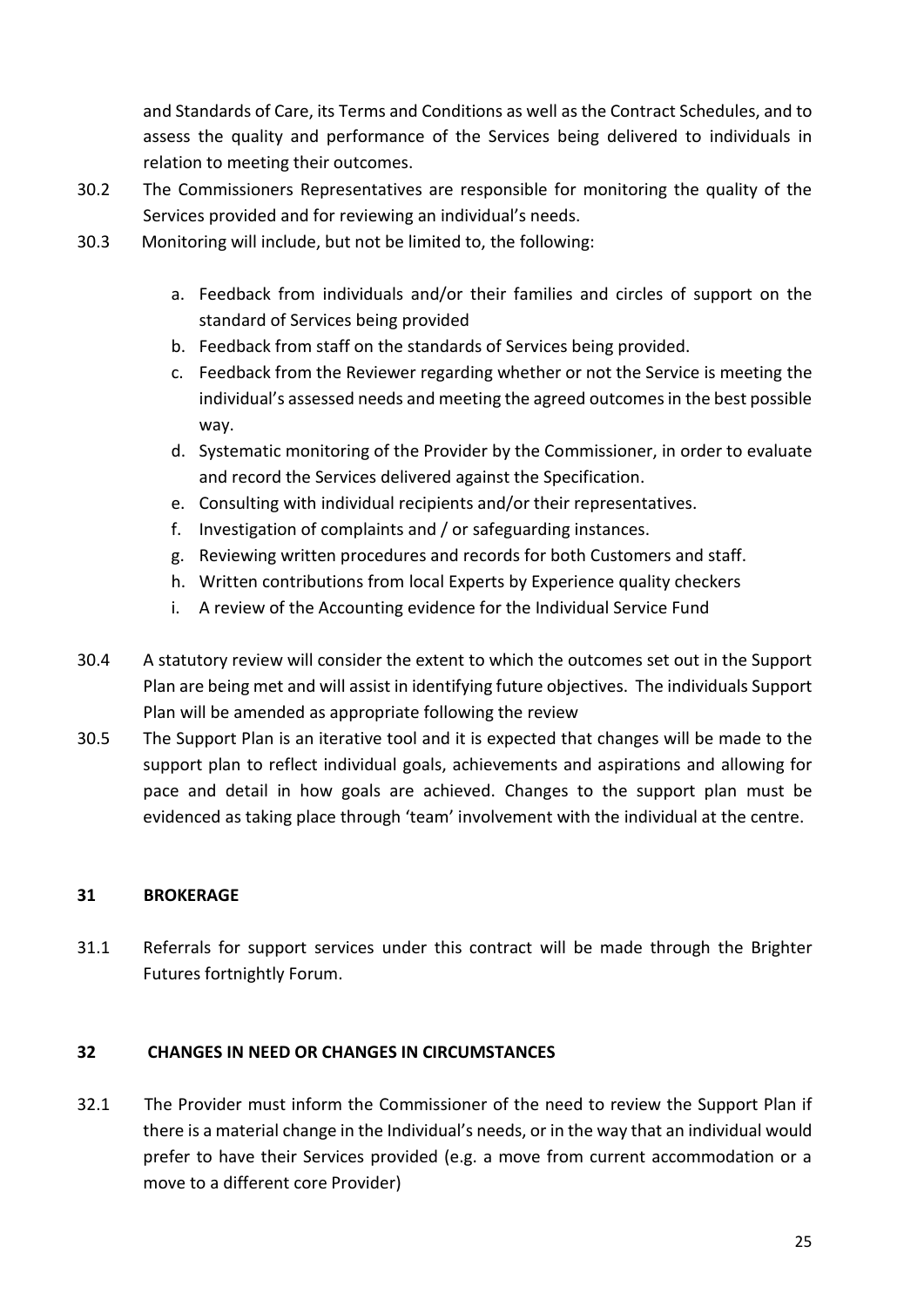- 32.2 The Provider will be responsible for notifying the relevant commissioner or commissioner representative as soon as it is practical to do so, if any of the following occur:
	- a. Any circumstances where the individual has consistently refused provision of the Services, medication, or medical attention
	- b. Serious accident, serious illness or serious injury to the individual
	- c. Death of the individual if a death occurs during service delivery and when a death occurs as a result of service delivery
	- d. Outbreak of notifiable infectious disease in the Services
	- e. Any emergency situation e.g. fire, flood
	- f. Legacy or bequests to Provider and/or staff
	- g. Unplanned absence of the individual
	- h. Hospital admission
	- i. An investigation related to Safeguarding of a Vulnerable Person
	- j. Where the Provider has been unable to gain access to the individual's home

# **33 FINANCIAL MANAGEMENT PROTOCOLS AND PROCEDURES**

- 33.1 The Provider will have a Policy detailing how the Provider and its support workers will support individual's with their personal finances including the process for assessment in determining the amount and type of support an individual will need to manage their finances.
- 33.2 Any involvement to support an individual with any aspect of their finances must be clearly documented in a financial plan and be explicitly expressed in the Care and Support Plan.
- 33.3 The following basic requirements and safeguarding controls will underpin all financial support provided by the service to individuals:
	- a. Provider's will support individuals to access all appropriate benefits
	- b. Assisting individuals to access their finances as agreed in the Care and Support plan. This may involve advocates, appointeeship, or Court of Protection where appropriate
	- c. The individual will have their own/a designated bank account. Any transaction undertaken by a support worker will be clearly documented and the bank account will be reconciled on a monthly basis.
	- d. Accurate and clear recording of any transactions credit and debit and any agencies/departments involved
	- e. Vouchers to record transactions (income and expenditure) will be signed by two members of staff wherever possible and this will be rigorously monitored by managers
	- f. Individuals are expected to fund their own day to day living expenses (e.g. food and utilities) except in registered residential care. This assumes income from Benefits.
	- g. Individuals are not expected in principle to pay for staff meals (where there are exceptions to this e.g. a special occasion, the provider should ensure a documented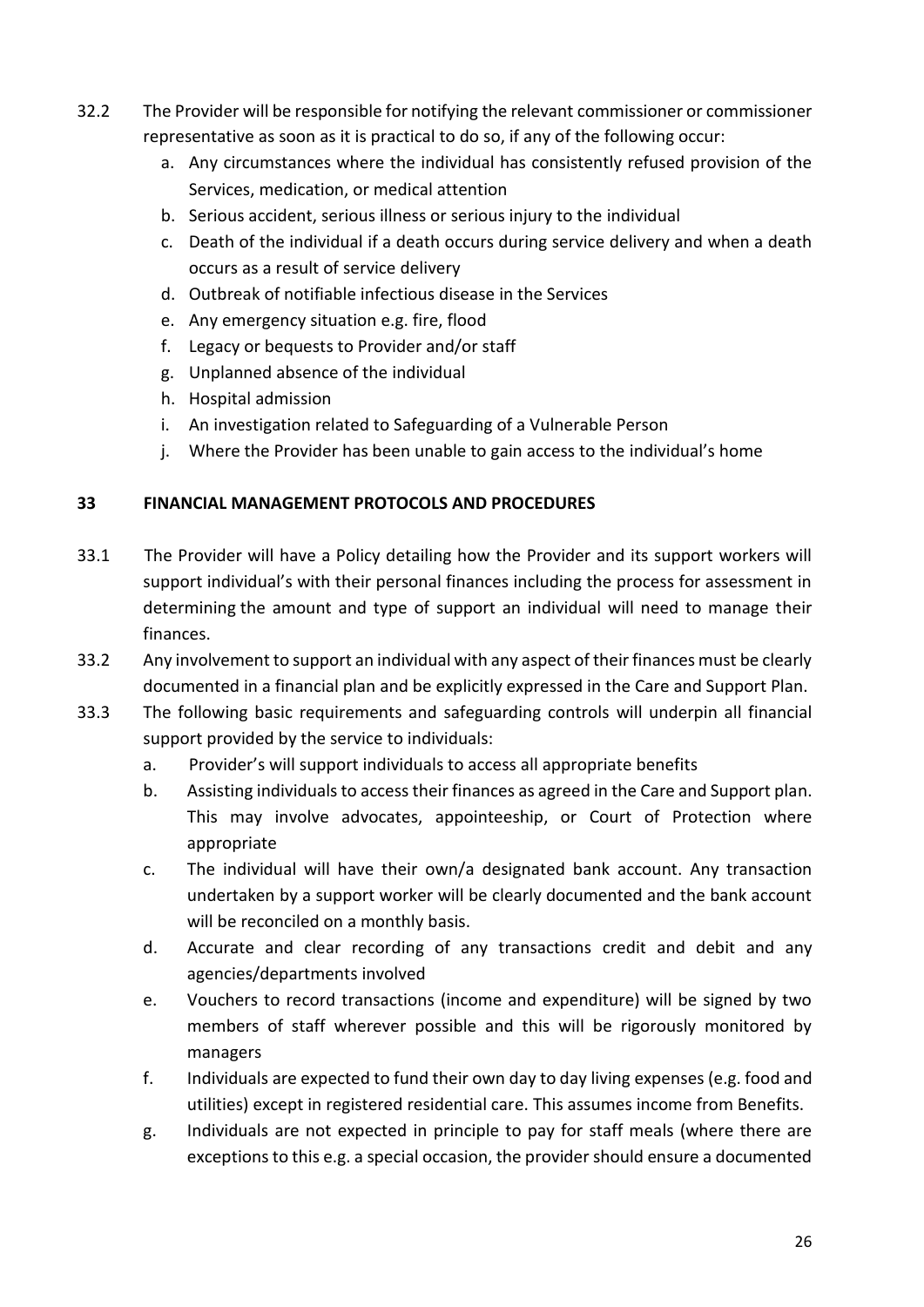agreement is in place with the individual and/or representatives and where appropriate a best interest decision is recorded)

- h. Where a large purchase is required (for example an item of furniture or entertainment equipment) it is to be paid for out of an individual's capital monies, (or the Individual Service Fund) a best interest decision should be conducted to ensure the purchase meets the needs and is best value for money/and or will best help the individual achieve the stated goals and outcomes.
- i. Where items of equipment, furniture or effects are disposed of, a best interest decision should be undertaken and a clear record made of how and where the item has been disposed
- j. Any loss or damage to property, accommodation or effects shall be reported to the commissioner's representative
- k. The Provider, their staff or families will not become involved in any personal financial transactions with the individual including goods, services or loans
- l. The Provider must have a clear policy and guidance for staff on the acceptance of hospitality and gifts which should detail those of a token value and those which should be declined
- m. The Provider will only be responsible for, or have custody of any documents or items of value (for example bank or building society passbooks, pensions books, cash, credit cards, wills, title deeds, tenancy agreements) where this has been agreed and recorded on the individual's Care and Support plan and only such times as these items are needed and not at any other times.
- 33.4 The Provider will maintain an inventory of all such items and ensure that these are kept securely.
- 33.5 Where any member of a Provider's staff financially abuses an individual, the Provider shall investigate the incident and take suitable disciplinary action, report the incident in line with local Safeguarding Policies and Procedures and notify the Commissioners representative. Where appropriate the Police will be informed.

# **34 MANAGEMENT OF THE INDIVIDUAL SERVICE FUND – FLEXIBLE CONTRACTS**

- 34.1The fundamental feature of flexible contracts must be the necessary space for the person and the service provider to use the person's personal budget flexibly. The starting assumption is that, together with the person and their representatives, the Provider has the most relevant expertise to help the person achieve the outcomes that are important to them and meet their own needs in their own way.
- 34.2 The Provider, in partnership with the individual, has freedom to sub-contract. To achieve the Outcomes, the Provider can use resources flexibly and as such is free to sub-contract to any other person or organisation that they believe will help meet needs most effectively.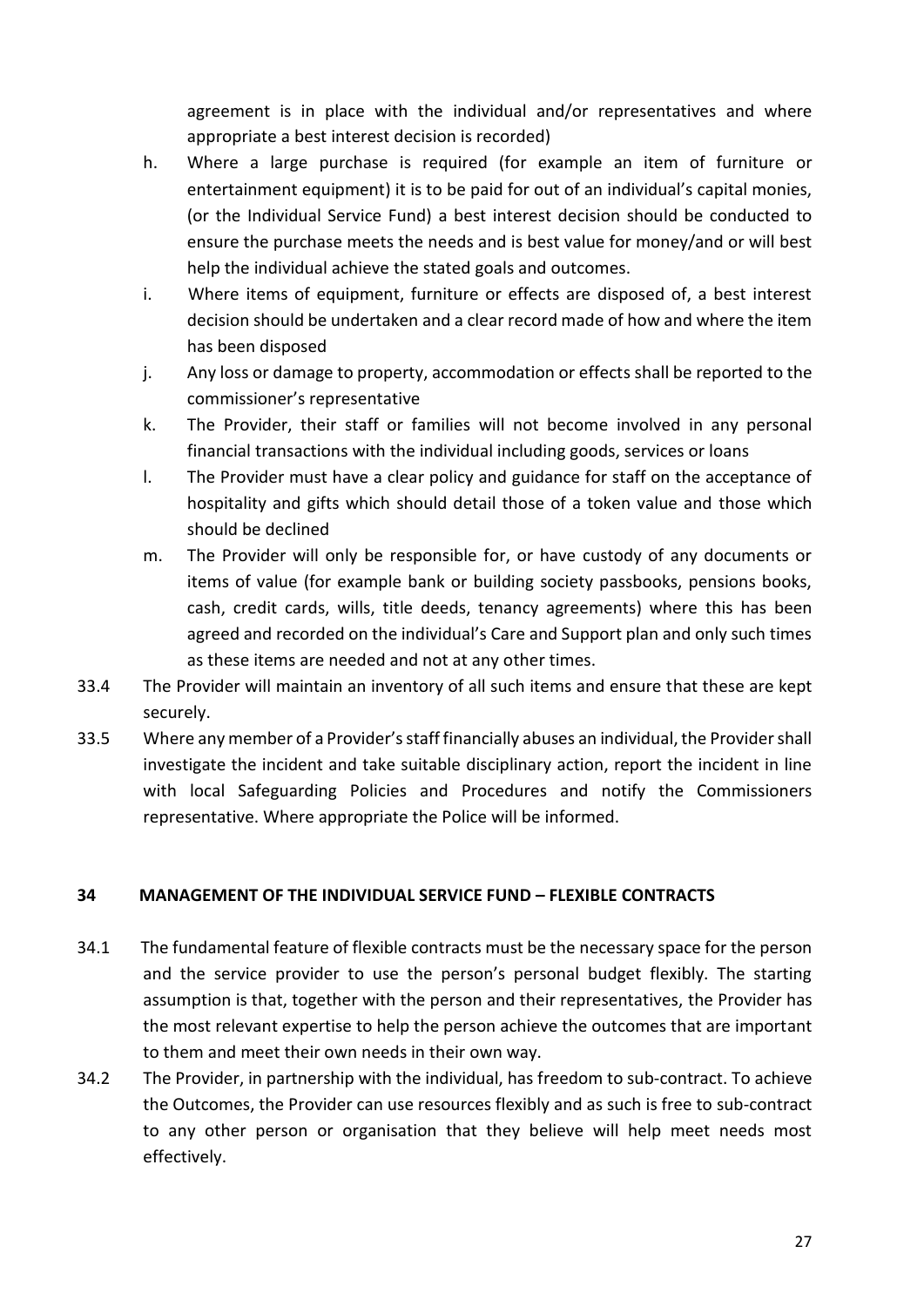- 34.3 The Provider will not be issued with a detailed support plan. Working to a rigid predefined support plan can be restrictive, dictating to someone how they should live, rather than enabling them to make changes and respond to opportunities or problems. Any care and support plan issued by the Commissioners Representative to trigger a flexible contract should set out the outcomes important to the person rather than the service to be provided.
- 34.4 Each individual and or their representative will be advised as to their allocated Individual Service Fund, which is the money that the commissioner/s has agreed as being necessary to meet their needs. This Service Fund is determined by a set of criteria which describes complexity of need, risks and outcomes sought. The actual cost of providing a service that meets that need is incurred by the provider.
- 34.5 A clear and detailed support plan containing who, what, where and how must be costed by the Provider and aligned to the Outcomes for each individual. The provider can change the services delivered (innovatively and creatively) within that budget amount, without recourse to the Commissioner but in partnership with an individual and their family/or representatives. Each individual must be evidenced as being active participants in the design and spend of their support plan.
- 34.6 The Individual Service Fund must be subject to specific and individual accounting accounts for each individual must be held securely and kept up to date and be discussed as part of ongoing planning and review cycles and be supplied to Commissioners representatives on request.
- 34.7 Under the terms of this Flexible Contract the resources that are provided to the core Provider and the Individual are made in order that they meet the needs of the person and progress the Outcomes sought for that person. Where an individual is deemed to need less support than is assumed within the Individual Budget allocated (The Service Fund) then the contract will need to be varied to allow for a revised Budget.
- 34.8 The amount specific as the Individual Service Fund will be reviewed at least annually and as agreed at the point of Service commencement. Where an individual is making such progress as to warrant a reduction in an allocated Service Fund before an annual Review, the Provider will notify the Commissioner. Some Individual Service Funds will be allocated in 6 monthly instalments i.e. a starting budget that changes md year to a revised budget. This is most likely to be used for individuals who will immediately benefit from consistency and continuity. As such a reduction in the budget allocated can be predicted as expected and commensurate.
- 34.9 The Core Provider has a responsibility to meet needs where it becomes evident that the initial allocated Individual Service Fund appears inadequate. In these circumstances the Provider should liaise with the Commissioner Representative in order to seek an evidenced re-evaluation of need against a determined Individual Service Fund. However, Providers are expected to manage fluctuations of need within reasonable parameters, and the Individual Service Fund is allocated on the basis of these expectations.
- 34.10 The Provider is accountable to the Commissioner and the Individual/s they are supporting. The Provider should be prepared to provide information on the following: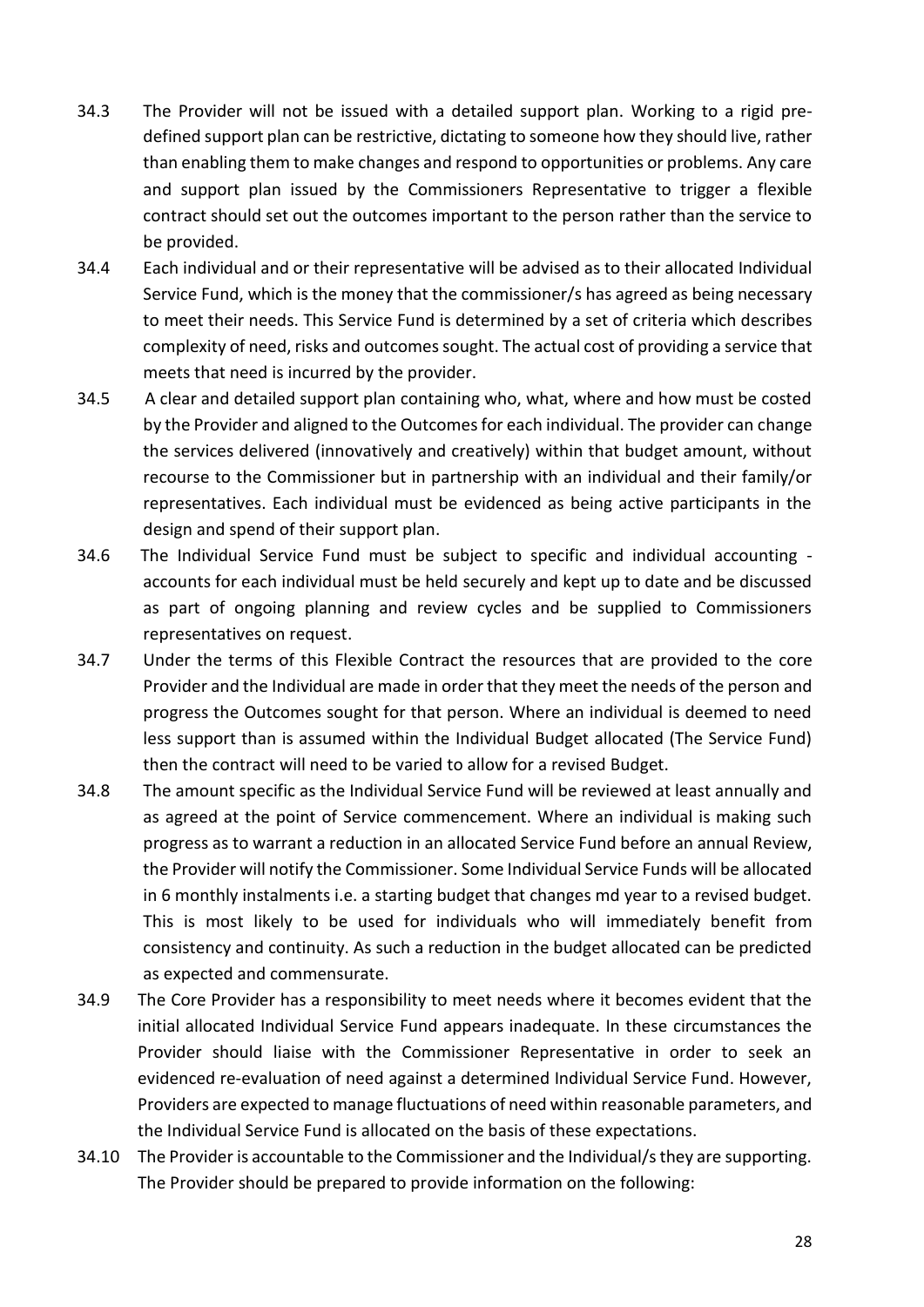- a. **What is my overall budget?** In most cases it is reasonable and necessary to help people understand what budget is allocated to meet their needs and their outcomes
- b. **Is the budget restricted?** The Individual Service Fund is restricted to the benefit of the named individual.
- c. **Can I change my core Service Provider?** Individuals must be made aware of how to complain about the Provider or how to end support from their service provider. This will require conversations with the Commissioners Representative, usually a Case manager, Care Manager, or Social Worker. It is the Commissioners Representative who has the right to terminate the Contract between the Commissioner and the Provider. The individual does have the right to refuse support from the Commissioning Body and therefore a contracted provider.
- d. **How will you keep me informed?** Most individuals will benefit from knowing what is in their Individual Budget and will therefore need to know what is being spent against that budget. Providers will therefore need to set up an accessible system of accounting and reporting and agree with each individual the information that will be provided and at what intervals.
- e. **Can I use my budget flexibly?** Providers must work with individuals to use their budget flexibly. Some individuals will want to decide how all of their budget is spent. The Provider is required to guide the individual in decisions about how they might achieve their goals, aspirations and outcomes.

 The person receiving services will not be able to dictate to a provider what salaries are agreed for support staff or be involved in any other decisions pertaining to the Terms and Conditions of employment. However, when particular sub-contracting arrangements are put in place by the Core Provider such issues may be of reasonable interest to the person receiving services.

- f**. Can I have my own staff?** One of the most important factors for people is to identify, trust and like the person who actually provides them with support. Providers should note their ability to employ people as personal assistants for named individuals with specific job descriptions, recruitment processes and contracts. Providers are expected to support each individual with their choice of support staff.
- g. **Can I have my own policies?** Best practice in health and safety dictates that risks are personalised and generic health and safety practices avoided. Often an imbalanced and bureaucratic approach to risk management can be avoided by a different, personby person approach, keeping decision making flexible and close to the person.
- h. **Can I save money/hold back money?** The Provider can work with an individual to put aside some of their budget for holidays or to account for fluctuating need for example. Commissioners will however ensure that needs are not 'over-funded'.
- j. **What happens if I overspend?** Sometimes circumstances change and it is impossible to meet somebody's needs without spending more money than may be budgeted. Tis may mean a reassessment by the Commissioners Representative however if a change is likely to be short-run the Provider is expected to meet those needs. Providers should work with individuals to plan for fluctuations in spend, paying for extra support from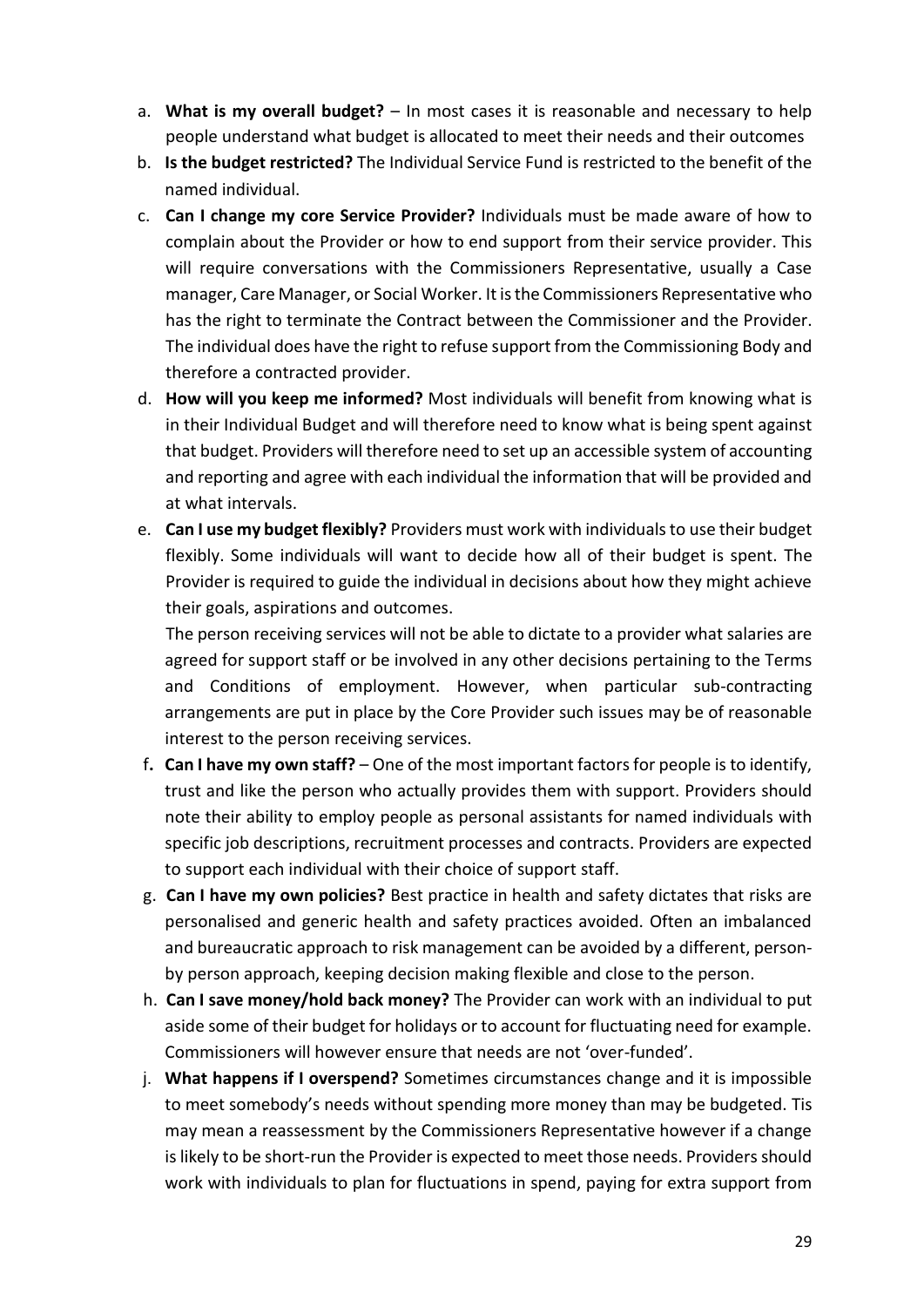the allocated budget, or to pay into an 'insurance fund' or 'reserve fund' which allows the individual and the Provider to manage occasional extra costs. These arrangements need to be set out clearly and it is for the Provider and the individuals accessing their support to develop their own agreed systems and approaches.

- 34.11 The Provider may determine, or the individual may wish to, use part of their budget on equipment, adaptations, capital, travel, costs of community involvement or anything else that improves their well-being.
- 34.12 The Provider will at all times maintain Accounts relating to the use of the Individual Service Fund which will be made available on request.
- 34.13 The Commissioners reserve the right to 'clawback' allocated Individuals Service Funds in the event of complete or intentional mismanagement or misappropriation of such Funds. This is a distinct occurrence and one that will incur full investigation by the Commissioning Bodies.

# **35 VOIDS**

35.1 For the avoidance of doubt, the Commissioners do not pay any void costs, unless this has been agreed on an exceptional basis.

# **36 COMPLAINTS**

- 36.1 Providers will ensure that complaints information is made available to the individual in an easily accessible format.
- 36.2 Where care is made in arrangement with the NHS (i.e. where the NHS is funding care e.g. Continuing Healthcare for Adults and Continuing Care for Children and Young people) the Providers complaints process and procedures for those individuals must follow the Local Authority Social Services and National Health Service Complaints (England) Regulations 2009. In brief this comprises the following elements:
	- a. Advising complainants of the right to complain to the Commissioner of their care if they so choose
	- b. Their right to complaints advocacy
	- c. Publicise complaints procedures and how further information about the complaints process can be obtained
	- d. Each Provider should have an identifiable person who handles complaints
	- e. Complaints can be received verbally, electronically or in writing. Verbal complaints should be written down and the complainant provided with a copy to confirm the complaint details
	- f. A complaint must be acknowledged within three working days, giving the complainant the opportunity to discuss how the complaint will be handled. A timescale for handling the complaint should be agreed with the complainant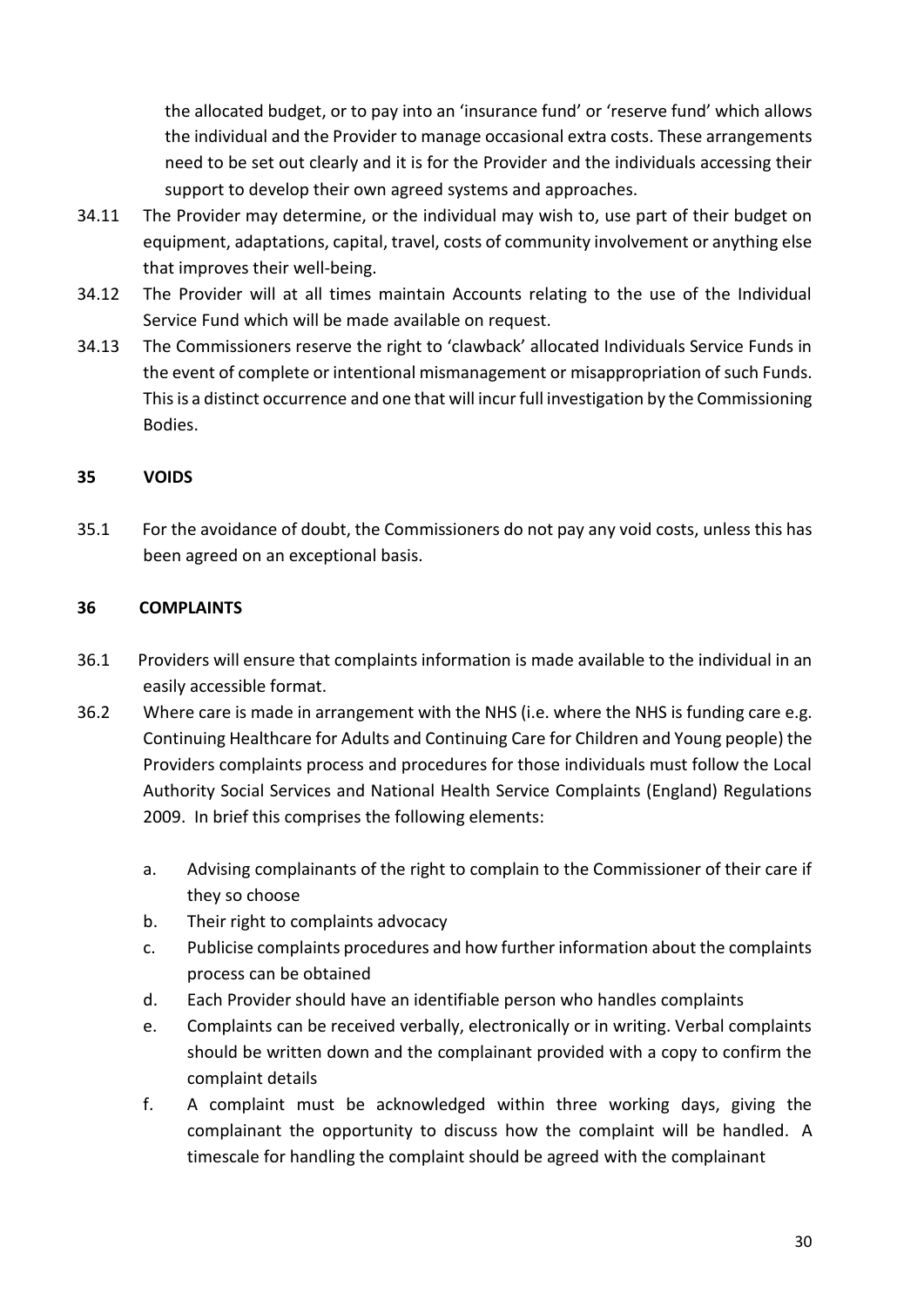- g. A complaints response must be in writing and should provide details of what the investigation found, what will be put right as result, and details of the complainants right to approach the Ombudsman if they remain unhappy and want to take the complaint further
- h. Providers must monitor their complaints activity to include the numbers of complaints received, the subject and outcome of each complaint, and whether timescales agreed were adhered to
- i. Each Provider will compile an annual complaints report which should be available to any person on request and should include which complaints investigated under the complaints regulations were well founded. This should be produced in an accessible format.
- j. Each Provider must send its annual complaints report to the Commissioner

#### **37 KEY DELIVERABLES**

#### 37.1 Deliverables and Key Performance Indicators:

| <b>Key Performance Indicator</b>                     | <b>Measurement</b>                     |
|------------------------------------------------------|----------------------------------------|
| Effective and mutually beneficial partnership work   | Evidence of cross fertilisation of     |
| across Preferred Partners                            | training and learning opportunities    |
|                                                      | Attendance and contribution to         |
|                                                      | <b>Brighter Futures Forum</b>          |
|                                                      | Cross-Provider peer group formation    |
|                                                      | Evidence of collective purchasing      |
| Effective partnership working with other disciplines | Evidence of multi-disciplinary working |
| and Agencies                                         | to reduce risks                        |
|                                                      | Evidence of effective and appropriate  |
|                                                      | use of CTRs and CETRs                  |
|                                                      | Evidence of appropriate admission      |
|                                                      | avoidance                              |
|                                                      | Evidence of effective contingency      |
|                                                      | planning and crisis support plans      |
| <b>Enabling progression and step down</b>            | Progress in individual goal attainment |
|                                                      | Progress in individual outcome         |
|                                                      | attainment                             |
|                                                      | Individuals report that they have      |
|                                                      | gained skills in self-management       |
|                                                      | Reduction in Spend**                   |
|                                                      | Numbers stepping down into less        |
|                                                      | intense support arrangements           |
| <b>Enabling independence and autonomy</b>            | Numbers accessing education            |
|                                                      | Numbers returning to education         |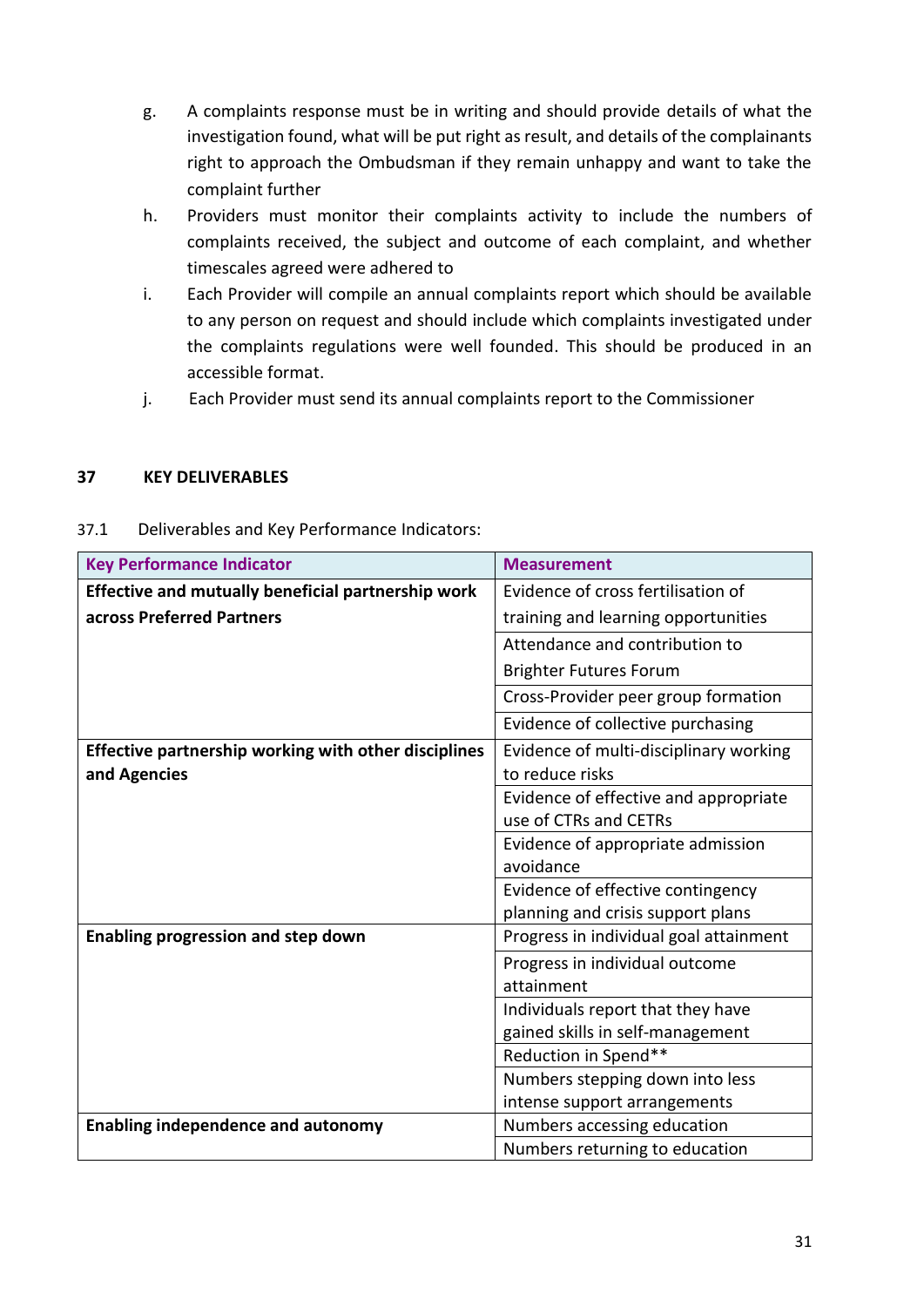|                             | Numbers accessing vocational training      |
|-----------------------------|--------------------------------------------|
|                             | (including voluntary work)                 |
|                             | Numbers accessing employment               |
|                             | Numbers reporting having a sense of        |
|                             | choice and control                         |
|                             | Numbers actively engaged in designing      |
|                             | their support plan                         |
| <b>Improving well-being</b> | Reduction in episodes of self-harm         |
|                             | Reduction in episodes of crisis            |
|                             | Individuals are able to self- report       |
|                             | feeling unwell                             |
|                             | Individuals report having a 'tool-kit' for |
|                             | managing feelings                          |
|                             | Individuals report having improved         |
|                             | confidence and self-worth                  |
|                             | Individuals report feeling a sense of      |
|                             | ongoing achievement                        |
|                             | Numbers maintaining positive               |
|                             | relationships with family                  |
|                             | Numbers maintaining positive               |
|                             | relationships with friends and peers       |
|                             | Numbers reporting positive and             |
|                             | trusting relationships with supporters     |
|                             | Numbers accessing annual health            |
|                             | checks                                     |
|                             | Numbers with a Health Action Plan          |
|                             | Numbers accessing primary care             |
|                             | universal services                         |
|                             | Numbers accessing secondary care           |
|                             | services where this is needed              |

\*\*Research indicates that over a period of 3 years the cost of support reduces by 44% when Individual Service Funds are offered and used with integrity and that there is a significant improvement in the quality of people's lives with multiple outcome improvements/achievements reported by individuals, families and professionals. Improved efficiency was achieved by working with individuals to help them achieve better lives.

# **38 CONTRACT MOBILISATION**

- 38.1 The Commissioners intend to award Contracts under this Framework to a small group of Preferred Providers evaluated as suitable following Contract Tender.
- 38.2 On Contract Award the Preferred Providers will work with the Commissioning Bodies for a period of contract development and mobilisation which will include action learning sets